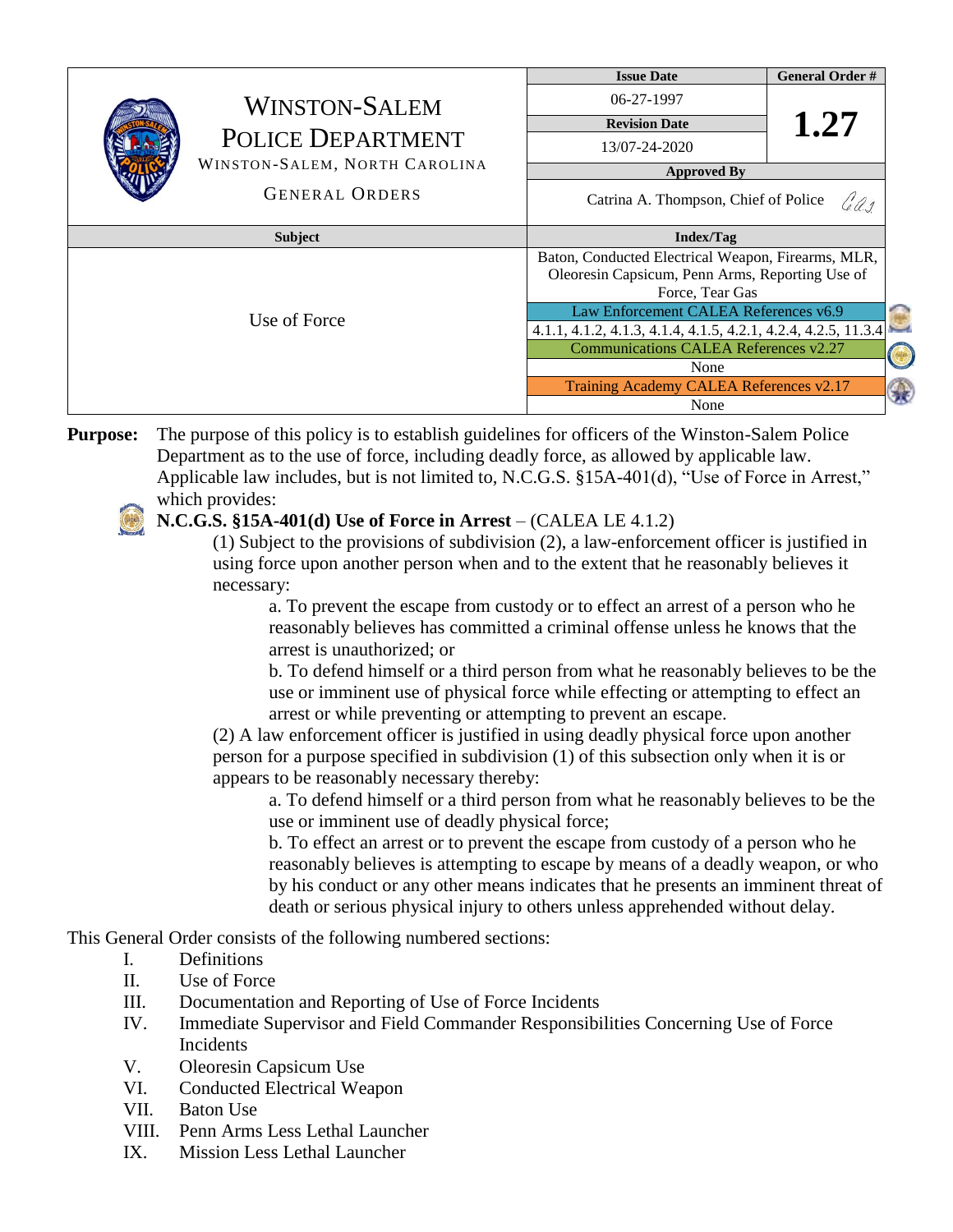- X. Deadly Force
- XI. Hand Deployed and Primer Fired Chemical Munitions
- XII. Canine Bite Incidents
- XIII. Use of Force Against Animals
- XIV. Spit Sock
- XV. Restraint Devices
- XVI. Incidents Resulting in Death or Serious Physical Injury
- XVII. Use of Force Review Committee and Incident Analysis
- XVIII. Attachments

# **I. DEFINITIONS**

- A. **Assaultive Behavior:** A threat or overt act of an assault (through physical or verbal means), coupled with the apparent present ability and intent to carry out the threat of an assault, which would reasonably indicate that an assault or injury to any person is imminent.
- B. **Conducted Electrical Weapon (CEW):** A less lethal electronic neuromuscular incapacitation weapon that transmits an electrical signal resulting in an immediate loss of a person's neuromuscular control and the ability to perform coordinated action for the duration of the impulse. (CALEA LE 4.1.4)
	- C. **Conducted Electrical Weapon Certified Officer:** An officer who has successfully completed all required training in the use and deployment of the CEW
	- D. **Conducted Electrical Weapon Cycle:** Duration of a CEW discharge following a single CEW activation.
	- E. **Deadly Force:** Force, which is reasonably likely to result in death or serious injury. (CALEA LE 4.1.2)
		- F. **Drive Stun:** Activating the Conducted Electrical Weapon while holding the front of the device against the target without firing the projectiles. The drive stun causes significant localized pain but does not have an incapacitating effect on the central nervous system.
- G. **Less Lethal Weapon:** A weapon which, when used according to Departmental training guidelines and manufacturer's recommendations, is not likely to cause death. (CALEA LE 4.1.4)
	- H. **Lethal Weapon:** A firearm which, when discharged, is likely to cause death.
	- I. **Maximum Restraint Position:** Placing a subject with their hands secured behind their back, legs secured together, and their legs and hands connected together behind the subject's back with the subject's legs flexed at the knees. The subject is lying on their side or face-down. **\*\*THIS POSITION IS STRICTLY PROHIBITED. \*\***
- J. **Mission Less Lethal Launcher (MLR):** A unique less-lethal chemical agent and impact delivery system that uses high-pressure air launchers to deliver projectiles from a distance. (CALEA LE 4.1.4)
	- K. **Noncompliant:** A subject's failure to comply with an officer's lawful commands.
- L. **Oleoresin Capsicum (OC) Pepper Spray:** A non-lethal cayenne pepper-based agent that causes instant inflammation of mucous membranes, closure of the eyes, inflammation of the trachea, and a burning sensation of the skin. (CALEA LE 4.1.4)
- M. **Penn Arms Less Lethal Launcher:** A six (6) shot projectile firing weapon which fires lesslethal impact munitions, that when used according to Departmental training guidelines, is not likely to cause death. (CALEA LE 4.1.4)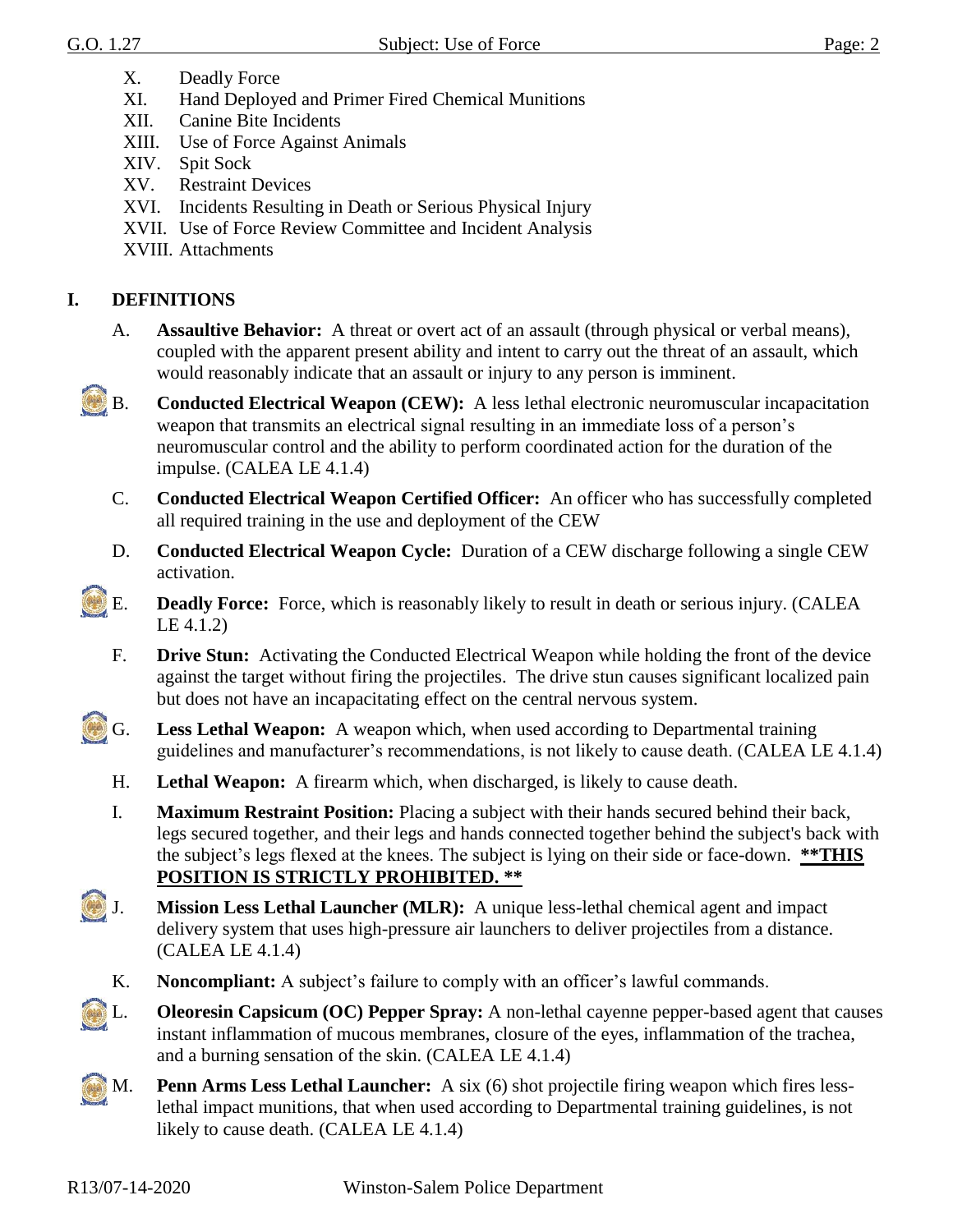- G.O. 1.27 Subject: Use of Force Page: 3 N. **Physical Force:** The use of any method or technique which involves physical contact for the purpose of restricting or controlling the movement or behavior of a person. O. **Reasonable Belief:** Facts and/or circumstances, including the reasonable inferences drawn therefrom, known to an officer at the time he or she uses force that would cause a reasonable officer to believe that the use of force is necessary and appropriate. (CALEA LE 4.1.2) P. **Resistive:** A subject's physical actions that prevent an officer's lawful actions in attempting to place a subject into custody, attempting to stop a subject from escaping custody and/or an officer's otherwise lawful attempts to take control of the subject.
- $\mathbb{C}$ Q. **Serious Physical Injury:** Bodily injury that creates a substantial risk of death or that causes serious permanent disfigurement, coma, a permanent or protracted condition that causes extreme pain, or permanent or protracted loss or impairment of the function of any bodily member or organ, or that results in prolonged hospitalization. (CALEA LE 4.1.2)
	- R. **Spit Sock:** An individually packaged, disposable lightweight hood used to prohibit an arrestee from expectorating and deter biting. The Spit Sock allows arrestees to breathe without interference and permits visual observation of the arrestee's face.
	- S. **Standard Conducted Electrical Weapon Cycle:** A five-second electrical cycle occurring when a CEW trigger is pressed and released.
	- T. **Use of Force Committee:** A panel of diverse, senior-level Subject Control/Arrest Technique Instructors who meet quarterly to review the Use of Force trends. This group can also be called upon to review specific incidents when requested by a member of the Command Staff.

### **II. USE OF FORCE**

- A. The Use of Force Continuum (Attachment A) should be utilized as a guide rather than a specific path to use of force decisions. Officers may respond to a scene where there is an immediate need to utilize deadly force.
	- 1. An example would be if an officer arrives at a scene, and a subject begins shooting a weapon at them. In this circumstance, an officer would move from PRESENCE to DEADLY force, bypassing the force levels in between.
	- 2. Officers should understand the Use of Force options available and recognize that any Use of Force option has the potential to cause an injury to a subject depending on the variables surrounding the totality of circumstances of an incident.
	- 3. Officers should consider possible effects and injuries caused by the use of force beyond the direct intended effect of that particular use of force. For example, if a CEW was used on a person standing on the side of a bridge, it should be expected that the person may fall off the side of the bridge and become injured as a result of the fall.

#### **When deadly force is justified, officers may utilize any issued weapon, or other available items, in response as they see appropriate based on the threat presented by the suspect, their assessment of the threat, and their determination of the most appropriate response.**

B. Control levels

Unless otherwise approved by a Bureau Commander, it is mandatory that uniformed officers working on-duty or extra-duty must carry all issued equipment to include the handcuffs, CEW, baton, OC, firearm, magazines, radio, and flashlight when working patrol/security/traffic enforcement duties.

#### 1. **Presence**

Psychological force established through the officer's arrival on the scene and symbols of authority (badge, uniform, etc.).

R13/07-14-2020 Winston-Salem Police Department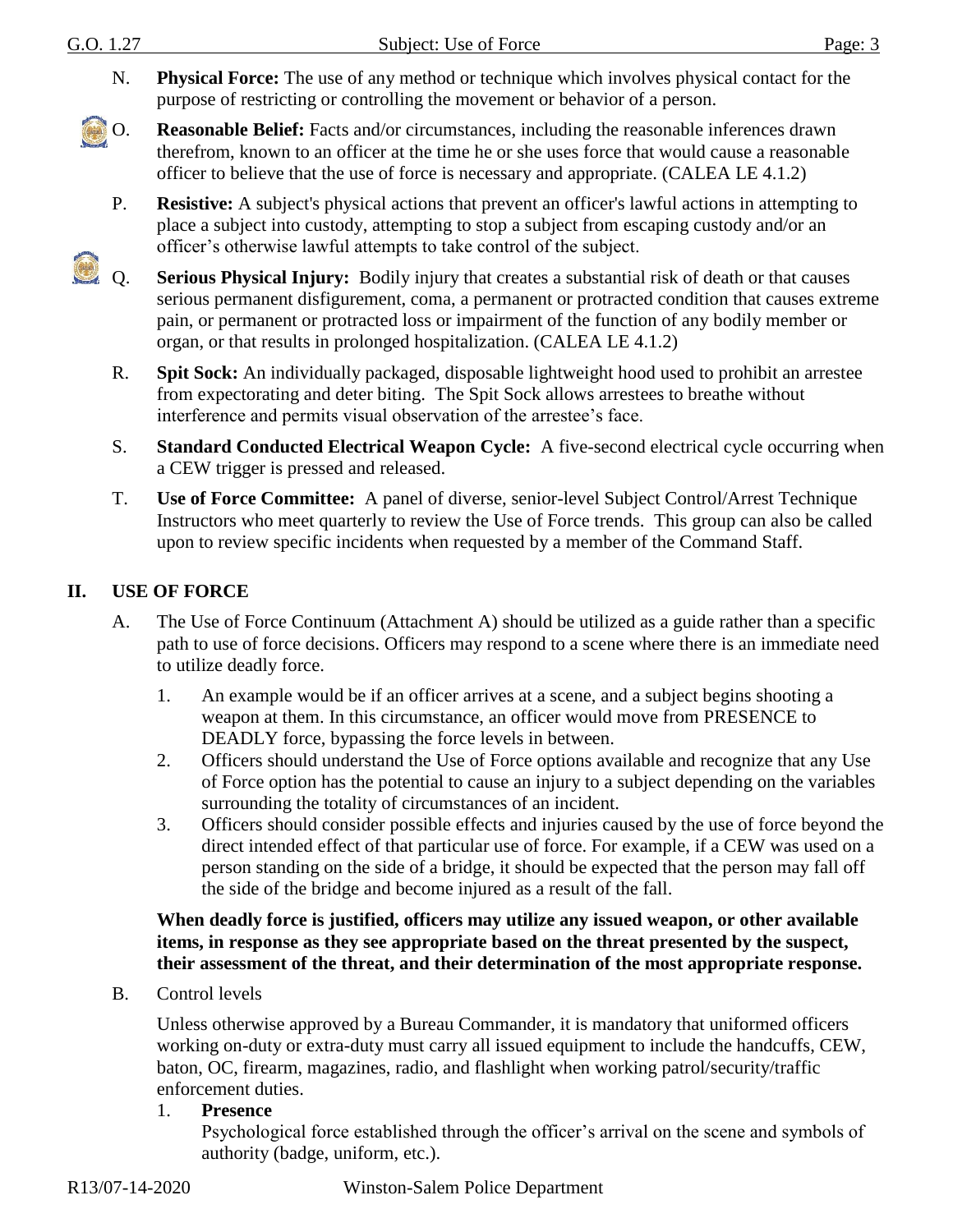### 2. **Verbal Direction/Control**

Conversation, advice, commands, or instructions utilized by the officer to control or deescalate a confrontation. Verbal communication, when applicable, should accompany officer actions, including the officer's identification and the announcement of the arrest, if appropriate, as outlined in N.C.G.S. § 15A-401(c) (2). Officers should utilize good verbalization during all levels of force.

### 3. **Physical Control**

Use of physical contact, such as touching, assisting, grabbing, joint manipulations, and personal weapon strikes.

- a. **Soft Hand Control**: Techniques that have a low probability of injury, such as wrist controls.
- b. **Hard Hand Control:** Techniques that have a higher probability of injury, such as punches or kicks to major muscle mass.

4. **Incapacitating:** Use of personal weapon strikes (hands, feet, knees, etc.) to the head/neck, baton strikes to major muscle mass, the use of OC, the use of the CEW, Penn Arms Launcher and the MLR Launcher. (CALEA LE 4.1.4)

5. **Deadly Force:** Actions that would likely result in serious injury or death, including the use of firearms, baton strikes to the head, chokeholds, or any technique used to stop the use or imminent use of deadly force.

### **Chokeholds are prohibited unless deadly force is authorized under N.C.G.S. § 15A-401(d) (2).**

# **III. DOCUMENTATION AND REPORTING OF USE OF FORCE INCIDENTS**

Employees shall notify their immediate supervisor as soon as possible after an incident involving the use of the Penn Arms Launcher, MLR Launcher, OC, tear gas, baton, CEW, or use of a firearm on a citizen. If the incident occurs while the employee is working extra-duty, he will immediately notify the on-duty Field Commander.

- A. Employees shall document in an Incident Report and Use of Force Supplement Report (Attachment B) any incident involving the use or threatened use of the Penn Arms Launcher, MLR Launcher, tear gas, baton, OC Spray, or CEW on a citizen. Any other use of force incident, including the threatened use of a firearm, will be documented in an Incident Report only. A report will not be required when the force used was limited to soft hand contacts such as touching and the routine application of handcuffs. If an officer is uncertain whether the restraint or control used is a reportable use, he shall notify his immediate supervisor, who will make the determination.
- B. Incident reports and supplement reports for any use of force incident that results in an injury to a citizen or employee, or, if a lethal or less-lethal weapon is used must be approved by a Sergeant or higher.
- C. Weapons will be utilized only by employees who have successfully completed all required training in the use and deployment of the weapon.
- D. Use of force incidents on a citizen will be reported in an internal investigation package in accordance with the Professional Standards of Conduct. The package will consist of an Incident Report, Supplements, Use of Force Supplement Report, any available video and/or audio recordings, and an Administrative/Incident Investigation Review form. If the subject is transported to a hospital due to the exposure or other in-custody injuries, the package will include a Pre-Confinement form.
- E. The threatened use of any weapon does not necessitate a package; however, the Use of Force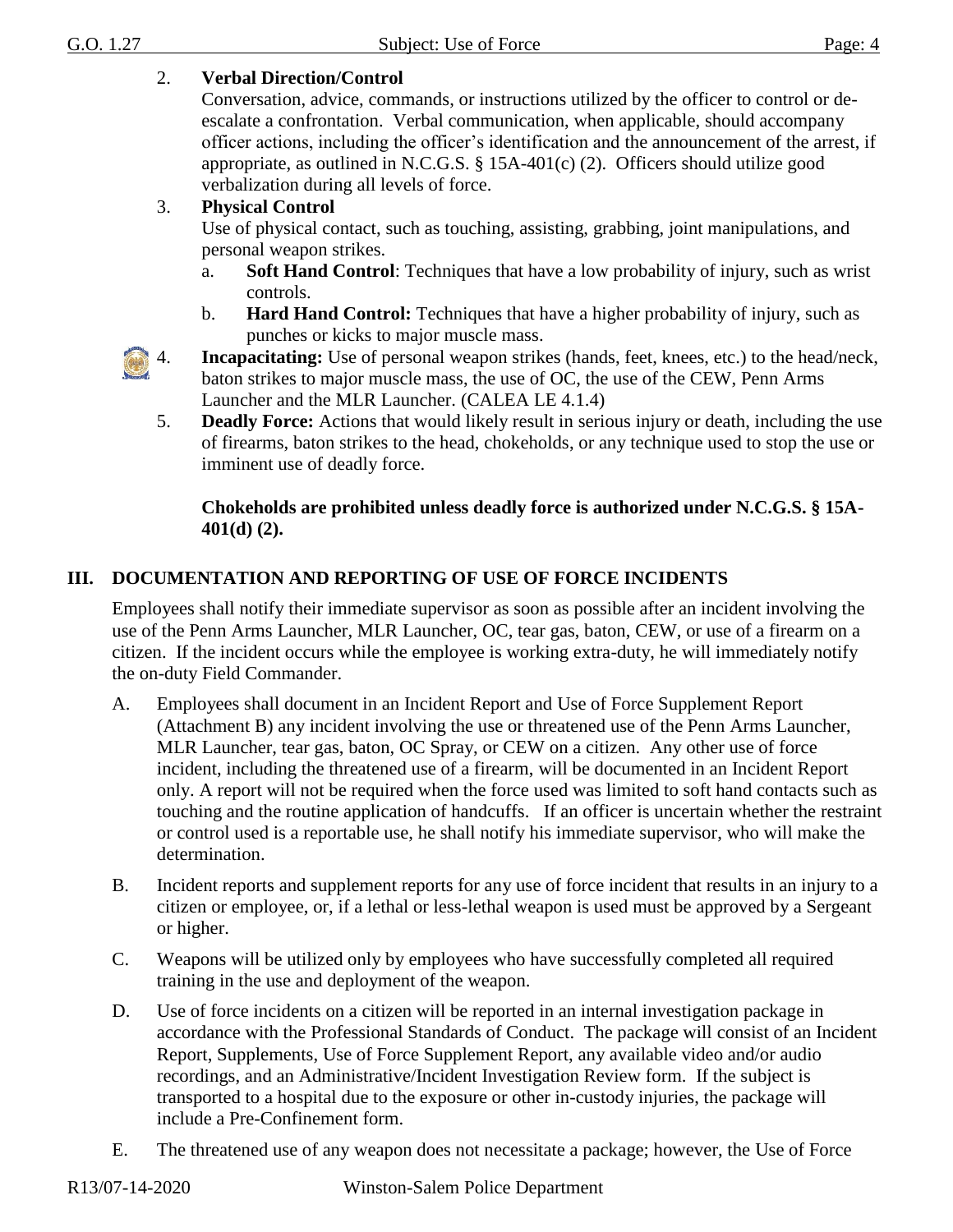Supplement Report must be completed, and a copy must be routed to the Training Division.

- F. If a citizen is injured or requires transport to a hospital under the guidelines of this General Order, the citizen will be taken to Forsyth Medical Center, or if specifically requested, to Wake Forest Baptist Medical Center, unless in the officer's opinion EMS is more appropriate for the situation. Subjects who are not under arrest cannot be forced to respond to the hospital.
- G. Should the condition of a subject deteriorate while being transported by an officer to the hospital, the officer shall use his best judgment based on time of day, proximity to the hospital, estimated arrival time of EMS, traffic volume, etc., when determining whether or not to proceed on to the hospital, render aid, or contact and wait for EMS.
- H. Complaints of unauthorized use of force will be investigated by the Professional Standards Division (PSD) in accordance with the Professional Standards of Conduct. If deemed appropriate by the PSD Commander or other reviewing Command Staff members, the members of the Use of Force Committee will review the use of force incident as part of a PSD investigation. Upon completion of the committee's review, the committee chairman will prepare a general memorandum to the PSD Commander of the committee's findings and recommendations.

#### **IV. IMMEDIATE SUPERVISOR AND FIELD COMMANDER RESPONSIBILITIES CONCERNING USE OF FORCE INCIDENTS**

Immediate Supervisors and Field Commanders have general duty requirements as listed below regarding the supervision of use of force incidents regardless of the use of force type. Duties that are specific to certain use of force types are listed within those particular sections of this general order.

- A. The supervisor, or if the reporting officer is working extra-duty, the Field Commander, or his designee, will ensure the involved officer(s) completes an Incident Report and Use of Force Supplement Report for any use or threatened use of a baton, Penn Arms Launcher, MLR Launcher, tear gas, CEW, or OC. Any other use of force incident, including the threatened use of a firearm, will be documented in an Incident Report only. A report will not be required when the force used was limited to soft hand contacts such as touching and the routine application of handcuffs.
- B. The supervisor must report to the exposed subject's location, interview all witnesses and the exposed subject, and document in a supplement report and/or departmental memorandum, whichever is most appropriate.
- C. The supervisor must complete a Notification of Incident (NOI) with distribution to the Use of Force Coordinator and the Public Safety Attorney.
- D. The employee's immediate supervisor shall be responsible for the completion of the appropriate internal investigation package in accordance with the Professional Standards of Conduct.

If the incident occurs while the employee is working extra-duty, the on-duty patrol supervisor will be responsible for A-C above. Additionally, the on-duty supervisor will be responsible for forwarding any form or document that must be submitted by 0800 hours the following day, per the Professional Standards of Conduct, to the proper person.

# **V. OLEORESIN CAPSICUM USE**

A. The use of OC is allowed in an attempt to control an assaultive subject and/or to prevent an imminent threat of assault to an officer or a third party. Any use outside of the above must be justified by the officer's ability to articulate the reasonableness that their actions were necessary to prevent immediate danger to themselves or others based upon the totality of the



R<sub>13</sub>/07-14-2020 Winston-Salem Police Department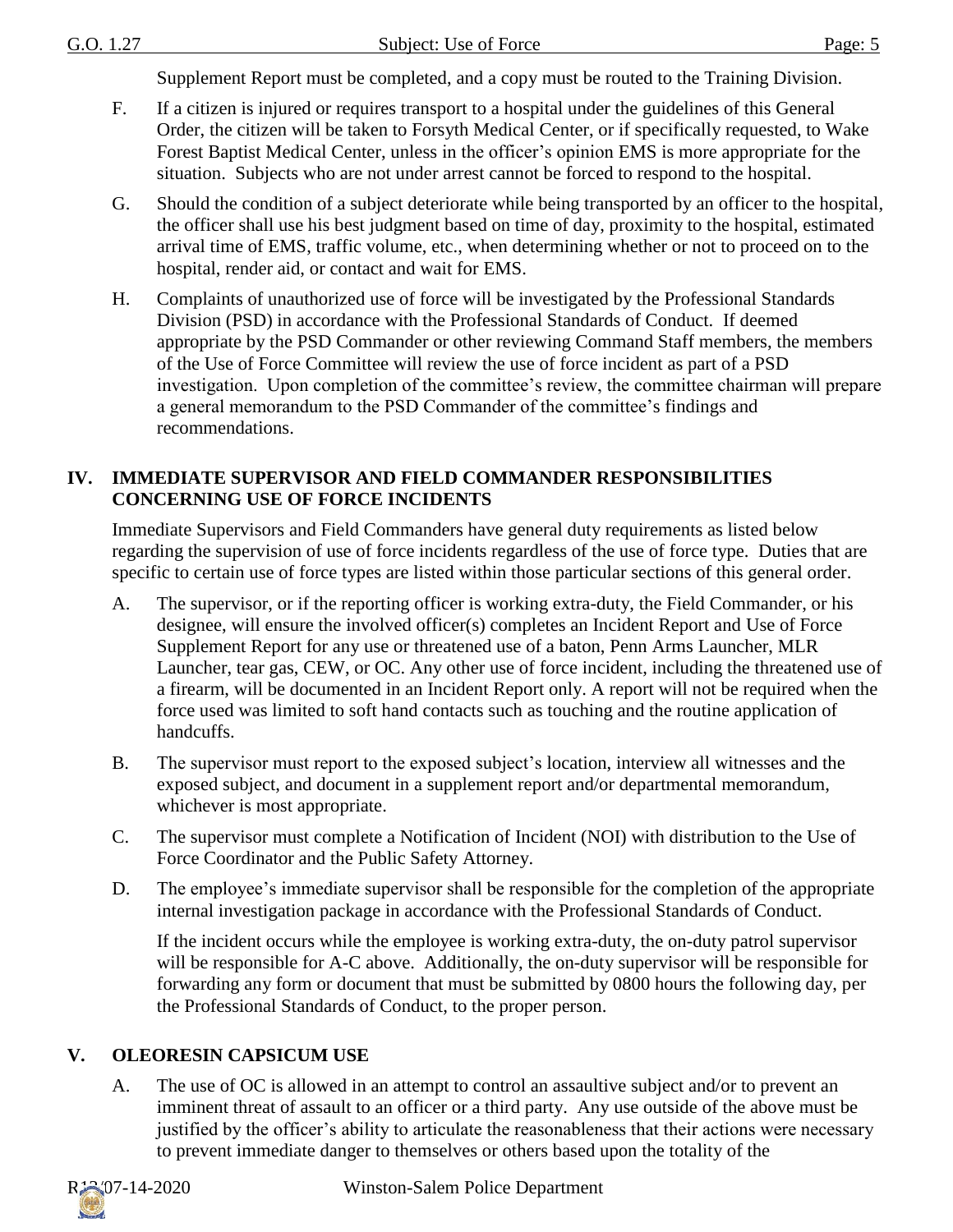circumstances.

- B. Any person known by the employee to be affected by OC shall be offered assistance without delay pursuant to General Order 1.11, Injuries to Persons, and Arrestees: Fatal and Non-Fatal/Illnesses of Arrestees. (CALEA LE 4.1.5)
- C. Employees will ask the exposed subject if he has any current respiratory conditions or a history of respiratory conditions such as asthma, bronchitis, emphysema, etc. **and** conduct a visual inspection of the subject for a medic-alert bracelet or necklace indicating the existence of a condition immediately after exposure. (CALEA LE 4.1.5)
	- D. The exposed subject shall be **continuously watched** for signs of distress to include, but not limited to, difficulty breathing, heavy sweating, or signs of excited delirium until the point the subject is no longer under the employee's control. (CALEA LE 4.1.5)



#### 1. Exposed-Not In-Custody

If the subject is not in custody and appears to be in a normal state of health, but indicates that he has a current respiratory condition or a history of respiratory conditions, the subject will be offered transportation by the officer to a hospital. The officer may also contact EMS if the subject prefers not to ride with the officer. A subject who has not been arrested may not be forced to receive post-exposure care or medical treatment. (CALEA LE 4.1.5) 2. Exposed-In- Custody



If a subject who is in custody indicates that he has a current respiratory condition or a history of respiratory problems, the officer will transport the arrested subject to a hospital unless, in the officer's opinion, EMS is more appropriate for transport. (CALEA LE 4.1.5)

- E. The use or threatened use of OC Spray will be documented in an Incident Report and Use of Force Supplemental Report. The package will be completed in accordance with the Professional Standards of Conduct for incidents where OC spray was actually used. *The threatened use of OC Spray does not necessitate a full package.*
- F. A supervisor must respond to the scene of the incident. The responding supervisor must complete a supplement report.

### **VI. CONDUCTED ELECTRICAL WEAPON**

A. Conducted Electrical Weapon

The use of the CEW is allowed in an attempt to control an assaultive subject and/or to prevent an imminent threat of an assault to an officer or a third party. Any use outside of the above must be justified by the officer's ability to articulate the reasonableness that their actions were necessary to prevent immediate danger to themselves or others based on the totality of the circumstances.

- 1. The CEW will be utilized only by officers who have successfully completed all required training in the use and deployment of the device.
- 2. Use will be consistent with training as defined by the CEW lesson plan and hands-on training.
- 3. Officers will target the lower portion of center mass or the legs of a subject's body when deploying a CEW Officers should avoid, if possible, aiming probes at a subject's head, neck, and genital areas.
- B. **Officers will NOT use a CEW in the following circumstances:**
	- 1. **On a subject who is near or has been exposed to potentially flammable, volatile, or explosive materials.**
	- 2. **When a subject is in a significant amount of water.**
	- 3. **When a subject is in a position where a fall may cause substantial injury or death.**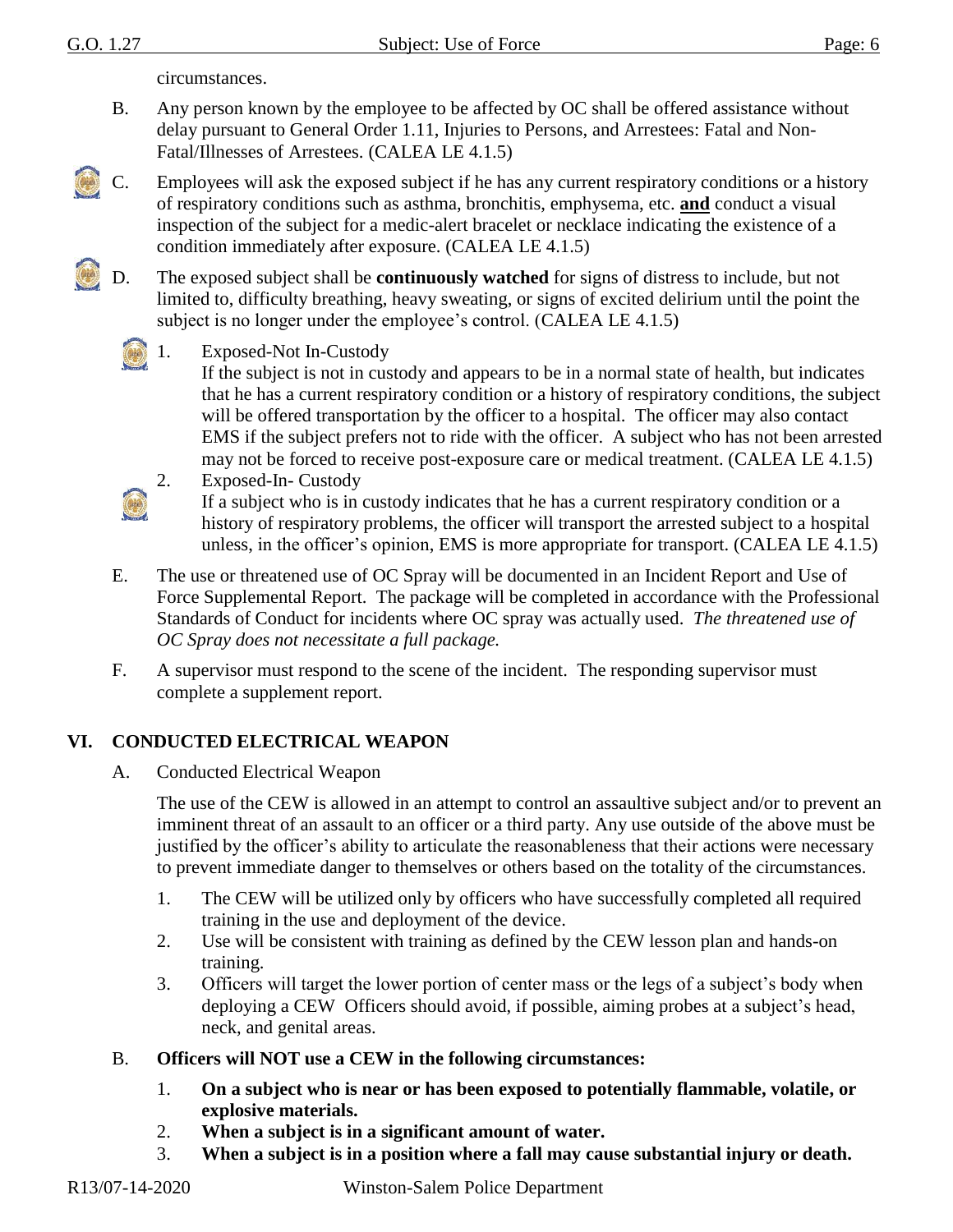4. **Punitively, as a means of coercion or in any other unjustified manner.** *Nothing herein shall be construed to limit the authority of an officer to use deadly force as permitted by law.*

#### C. **SPECIAL consideration, consistent with Departmental training, should be given for the use of and prior to the use of the CEW on a subject who meets the criteria listed below.**

- 1. **Is visibly pregnant.**
- 2. **Is fleeing on foot**-Officers will **NOT** use a CEW in an attempt to stop a fleeing subject purely for the person's fleeing/flight alone without an accompanying justifiable reason. For example, a subject who flees at the sight of a police officer may not be subjected to the CEW
- 3. **Is operating a functioning, operable motor vehicle.**
- 4. **Is physically limited (age-related, young child, or frail).**
- 5. **Is handcuffed or otherwise restrained.**

Officers must thoroughly document their justification for the use of a CEW on subjects who are identified as requiring special consideration.

- D. When deploying a CEW, officers should use one (1) standard CEW cycle (five seconds) and reevaluate. If subsequent activations are necessary, they should normally be limited to two (2) reactivations (not to exceed 5 seconds each) as necessary to gain control of the subject. Officers **must** be able to articulate the circumstances that warranted **any** additional CEW activations beyond the initial three (3) activations. An example would be no available or immediate back up with continued assaultive behavior by the suspect.
- E. The CEW shall not be used in drive-stun mode **without a cartridge attached** as a pain compliance technique.

CEWs may be used in drive-stun mode only to supplement the probe mode to complete the incapacitation circuit. **The drive stun function without the cartridge attached shall be used only in exigent circumstances such as a cartridge malfunction and/or during a cartridge change where other use of force options are not practical or readily available.**

- F. Officers shall handle and store the CEW in the same manner as a firearm, exercising due regard for safety.
- G. The CEW will be carried on the officer's support side to be drawn from the CEW holster in a cross-draw manner with the officer's dominant hand.
- H. After receiving appropriate training from a Certified C.E.W, instructor, and approval from their assigned Division Commander, officers assigned to specialized units (i.e., SWAT, Special Investigation Division, etc.), may utilize alternative carrying/holstering methods.
- I. Conducted Electrical Weapon Evidence Collection

In the event of a serious injury and/or death involving a CEW, evidence collection must be conducted to ensure the integrity of evidence. The following guidelines should be followed (Refer to General Order 4.11, Evidence and Property Management):

- 1. Photograph wounds, probe impacts, and/or drive-stun marks (with scale for reference in the photo).
- 2. Photograph the subject to document where injuries are present and where injuries are not present.
- 3. Keep the original battery in the CEW (certain CEW models require the battery to always remain inserted to keep the integrity of the CEW's internal clock).
- 4. Retain and properly store the cartridge probes and wires. Place the probes in a sharps container prior to being placed in a paper bag. Do not wind the wire up –maintain wire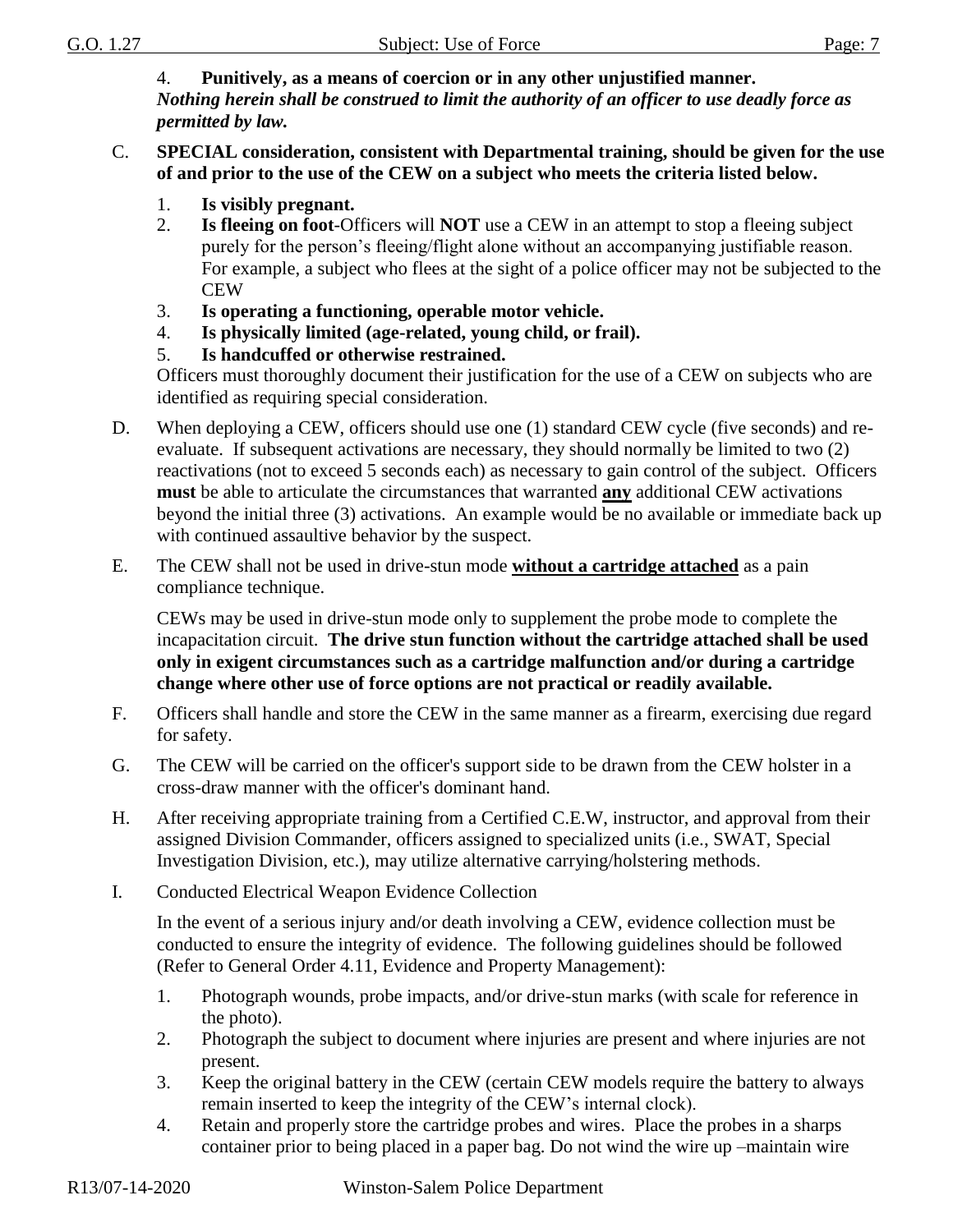integrity as best as possible.

- 5. Collect and maintain, as evidence, the subject's clothing in the event that a probe penetrated or was attached to the clothing or for later analysis of potential probe impact sites.
- 6. Collect several AFID tags, if at all possible, from the TASER cartridge(s) and note their locations at the scene.
- 7. Photograph the scene.
- J. Post-Exposure Procedures (CALEA LE 4.1.5)
	- 1. Any person appearing to have been adversely affected following exposure to a CEW will be offered assistance without delay pursuant to General Order 1.11, Injuries to Persons, and Arrestees: Fatal and Non-Fatal Illnesses of Arrestees.
		- a. In all cases of CEW deployment against a person, officers will ask the exposed subject if he has a history of cardiac-related health issues **and** conducts a visual inspection of the subject for a medic-alert bracelet or necklace indicating the existence of a medical condition immediately after exposure.
		- b. All exposed subjects shall be **continuously watched** for signs of distress to include, but not limited to, difficulty breathing, heavy sweating, or signs of excited delirium until the point the subject is no longer under the officer's control.
		- c. Exposed Not In Custody

If the subject is not in custody and appears to be in a normal state of health, but indicates that he has a history of cardiac-related health issues, the subject will be offered transportation by the officer to a hospital. The officer may also contact EMS if the subject prefers not to ride with the officer. A subject who has not been arrested may not be forced to receive medical treatment.

- d. Exposed- In Custody If a subject who is in custody indicates that he has a history of cardiac-related health issues, the officer will transport the arrested subject to a hospital unless, in the officer's opinion, EMS is more appropriate for transport.
- e. Subjects who are in custody and are pregnant and/or medically or physically limited will be transported to a hospital unless, in the officer's opinion, EMS is more appropriate for transport.
- f. Subjects who are arrested and have been exposed to more than three 5 second CEW cycles will be taken to a hospital unless, in the officer's opinion, EMS is more appropriate for transport.
- 2. Following the deployment of a CEW, and in accordance with the steps outlined in the CEW lesson plan:
	- a. A Conducted Electronic Device Certified Officer may remove probes that have penetrated the skin. However, probes that strike the subject in the head, face, neck, spine, breast, or groin will be removed by Emergency Medical Services or hospital emergency department personnel.
	- b. Any probe that an officer is uncertain about removing will be removed by Emergency Medical Services or hospital emergency department personnel.
	- c. The officer will use protective equipment such as disposable gloves and other universal precautions to prevent exposure to bloodborne pathogens.
- 3. Probes that are removed by advanced medical personnel will be photographed prior to removal. However, treatment should not be delayed for the purpose of obtaining photographs.
- 4. If the CEW discharge was unintentional and no one was struck and/or injured, the officer will document actions leading to the discharge in a general memorandum to their immediate supervisor.

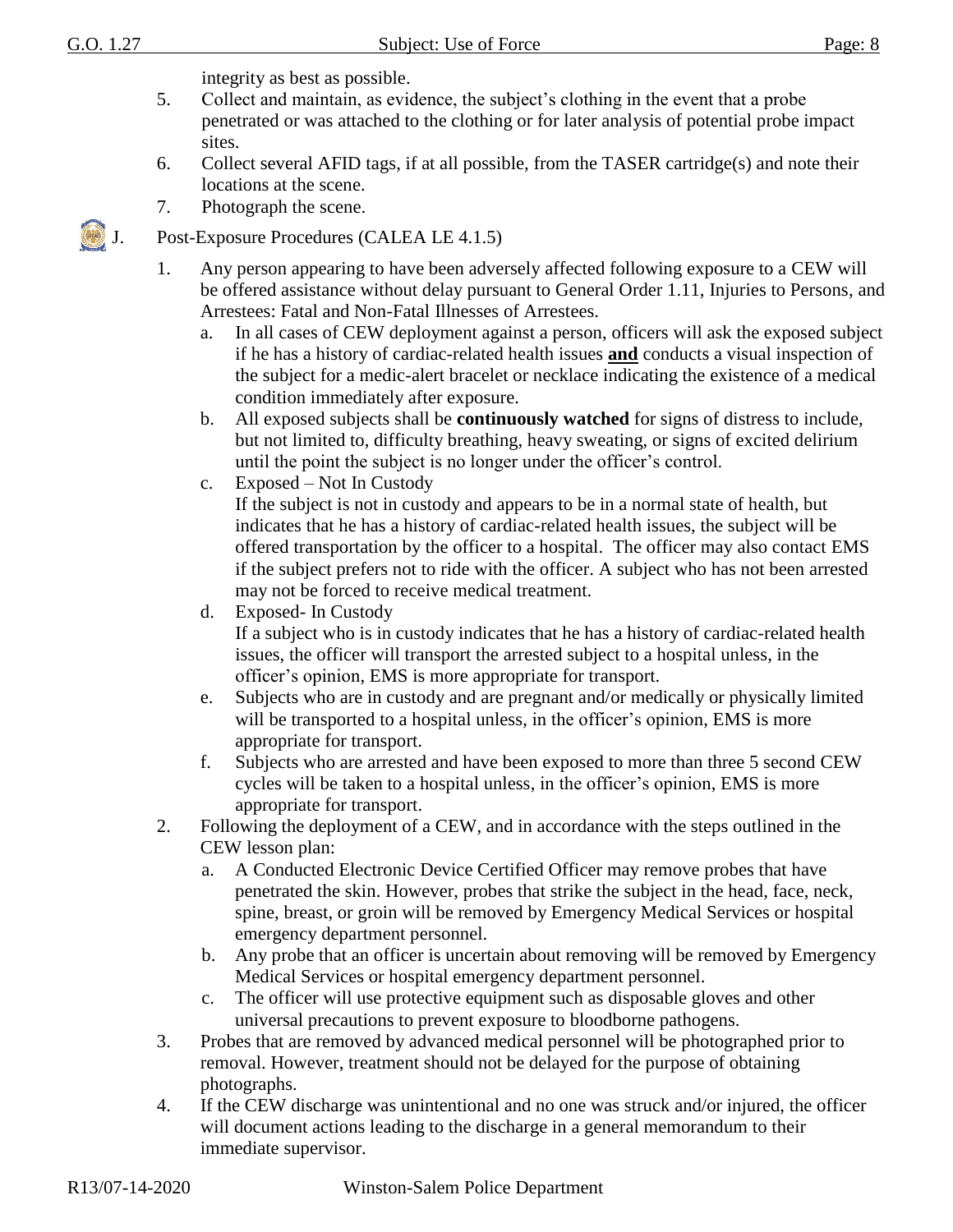K. Immediate Supervisor and Field Commander Responsibilities

In addition to the duties listed in Section IV of this General Order, Immediate Supervisors are responsible for the following:

- 1. When possible, ensure probe impact points on the body are photographed before and after removal.
- 2. Whenever a CEW is utilized (cartridge fired) by an officer, the officer's immediate supervisor will ensure that the CEW is downloaded prior to shift end, as trained. A copy of the downloaded use log will be printed and attached to the Incident Report.
- 3. If a CEW is discharged unintentionally and does not result in a strike and/or injury to a person, the officer's immediate supervisor will review the discharge along with the officer's submitted general memorandum and document his findings utilizing a Supervisor's Review Form, or an Administrative Investigation, as appropriate, in accordance with the Professional Standards of Conduct.
- 4. The immediate supervisor will notify PSD and the Use of Force Coordinator of the circumstances that surrounded the incident if:
	- a. A CEW is deployed for longer than five seconds during a cycle.
	- b. If a subject is exposed to more than 3 cycles.
	- c. Any other abnormal circumstances have occurred.
- 5. Supervisors may direct officers to store the CEW in the designated locker for download if there are any unusual circumstances surrounding the deployment.
- 6. A supervisor must respond to the scene of the incident. The responding supervisor must complete a supplement report.

### **VII. BATON USE**

- A. The use of the baton is allowed in an attempt to control an assaultive subject and/or to prevent an imminent threat of an assault to an officer or a third party. Any use outside of the above must be justified by the officer's ability to articulate the reasonableness that their actions were necessary to prevent immediate danger to themselves or others based on the totality of the circumstances.
- B. Post Exposure Procedures (CALEA LE 4.1.5)
	- 1. Exposed Not In Custody

If the subject is not in custody, the subject will be offered transportation by the officer to a hospital. The officer may also contact EMS if the subject prefers not to ride with the officer. A subject who has not been arrested may not be forced to receive medical treatment.

2. Exposed- In Custody

Regardless of whether there is an obvious injury, any person(s) struck by an officer's baton who is in custody shall be taken to a hospital for assessment, unless in the officer's opinion, EMS is more appropriate for transport. This should be done without delay, pursuant to General Order 1.11, Injuries or Illnesses of Arrestees: Fatal and Non-Fatal.

C. Immediate Supervisor's Responsibilities

In addition to the duties listed in Section IV of this General Order, Immediate Supervisors are responsible for ensuring photographs are taken of the area of the person's body struck by the baton. A supervisor must respond to the scene of the incident. The responding supervisor must complete a supplement report.

### **VIII. PENN ARMS LESS LETHAL LAUNCHER**

A. The Penn Arms SL6 Less Lethal Launcher should be considered in situations where closing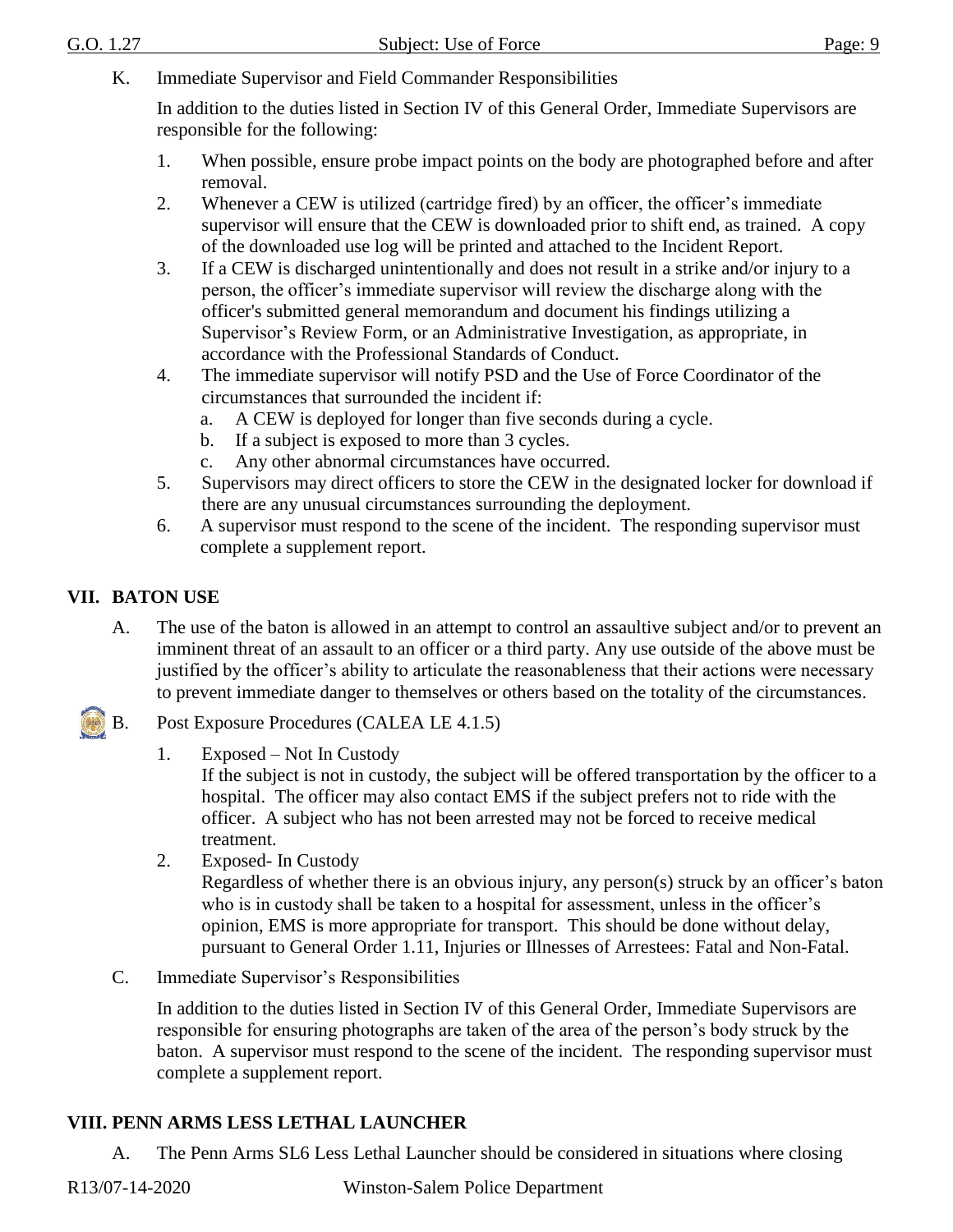distance with a subject could cause an escalation of force or increased risk of injury to any person within close proximity to the incident. For example, deployment of the Less Lethal Launcher may be used against a non-compliant suspect armed with a knife who refuses to obey lawful commands to drop the knife. This may allow the suspect to be taken into custody without resorting to a higher level of force.



Post Exposure Procedures (CALEA LE 4.1.5)

1. Exposed – Not In Custody

If the subject is not in custody, the subject will be offered transportation by the officer to a hospital. The officer may also contact EMS if the subject prefers not to ride with the officer. A subject who has not been arrested may not be forced to receive medical treatment.

2. Exposed- In Custody

Regardless of whether there is an obvious injury, any person(s) struck by a Less Lethal Launcher who is in custody shall be taken to a hospital for assessment unless, in the officer's opinion, EMS is more appropriate for transport. This should be done without delay, pursuant to General Order 1.11, Injuries or Illnesses of Arrestees: Fatal and Non-Fatal.

C. Immediate Supervisor's Responsibilities

In addition to the duties listed in Section IV of this General Order, immediate supervisors are responsible for ensuring photographs are taken of the area of the person's body struck by the projectile. A supervisor must respond to the scene of the incident. The responding supervisor must complete a supplement report.

D. Any SL-6 Less Lethal Launcher projectile that strikes a subject shall be seized and placed into Evidence Management. If the projectile did not strike a person and has no evidentiary value, the projectile and its metal cartridge should be returned to the Rangemaster.

# **IX. MISSION LESS LETHAL LAUNCHER**

- A. The Mission Less Lethal Launching System may be used to disperse unruly or rioting crowds, which are throwing objects, being assaultive, damaging property, or there is an imminent threat of these behaviors. The Mission Less Lethal Launcher may also be considered when distance is a factor, and other less-lethal options are not available. For example, there is a subject with an object (baseball bat, rock, brick, metal object, etc.) refusing to obey lawful commands to drop it, and closing distance could cause an escalation of force. This may allow for the suspect to be taken into custody without resorting to a higher level of force. Additional applications may include animal control, suicidal individuals, or situations that afford the officers the option of using this less-lethal option to resolve a use of force situation.
- B. The Mission Less Lethal Launching System can be used to deploy eight (8) types of projectiles:
	- 1. Level 1: OC (orange/ white)
	- 2. Level 2: OC2 (orange / gray)
	- 3. CS (blue/ white)
	- 4. Multi-Effect OC/CS (blue/ orange)
	- 5. Inert (yellow/ white or purple/ white) contains "baby powder."
	- 6. I.D. Marking (green)
	- 7. Kinetic Impact (greenish-yellow)
	- 8. Glass Breaker (white) for breaking glass only / not designed for use on humans.
- C. Any person known by the employee to be affected by the kinetic impact or chemical agent shall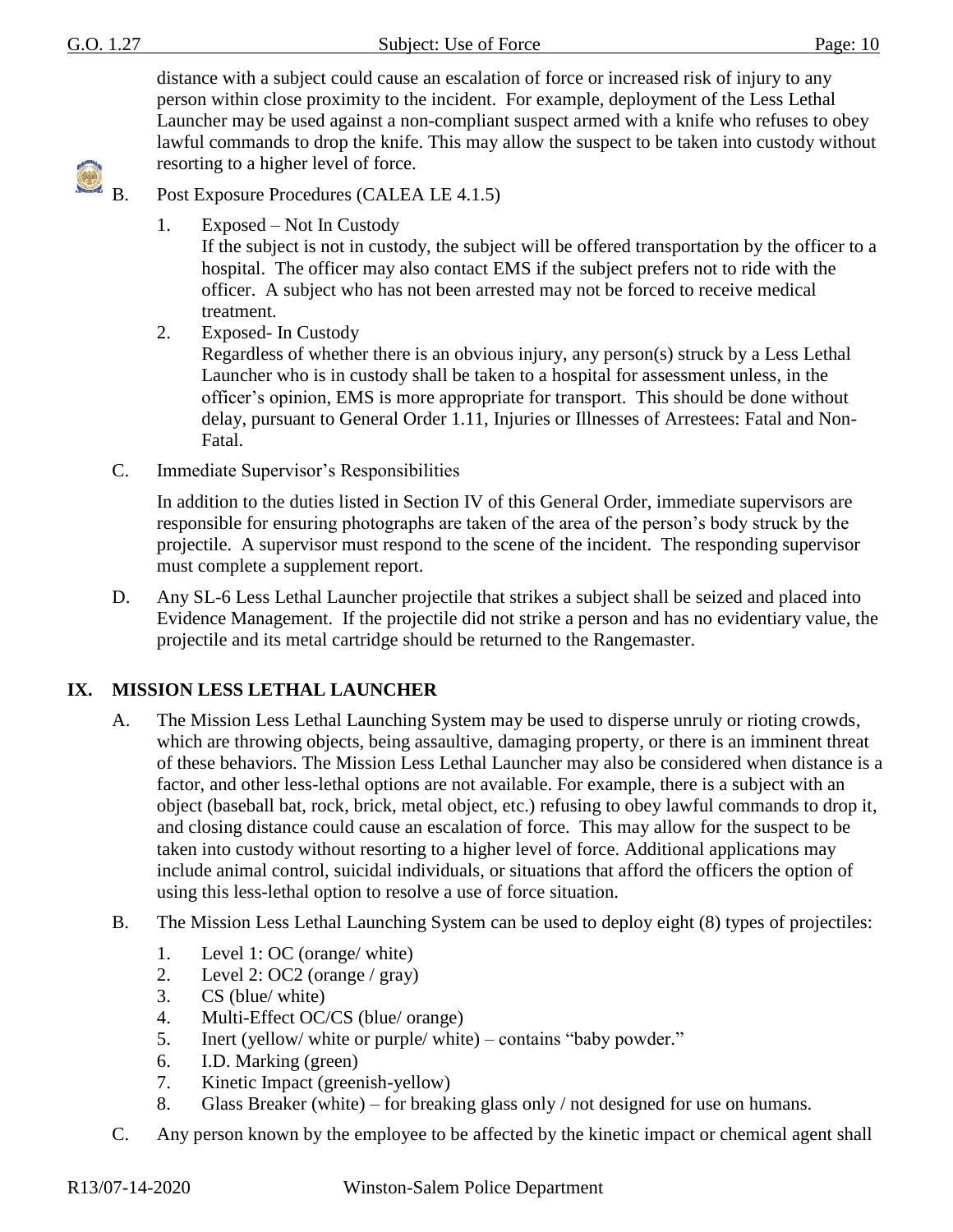be offered assistance without delay pursuant to General Order 1.11, Injuries to Persons, and Arrestees: Fatal and Non-Fatal/Illnesses of Arrestees.

- D. Employees will ask the exposed subject if he has any current respiratory conditions or a history of respiratory conditions such as asthma, bronchitis, emphysema, etc. and conduct a visual inspection of the subject for a medic-alert bracelet or necklace indicating the existence of a condition immediately after exposure.
- E. The exposed subject shall be continuously watched for signs of distress to include, but not limited to, difficulty breathing, heavy sweating, or signs of excited delirium until the point the subject is no longer under the employee's control. (CALEA LE 4.1.5)
	- 1. Exposed-Not In-Custody If the subject is not in custody and appears to be in a normal state of health, but indicates that he has a current respiratory condition or a history of respiratory conditions, the subject will be offered transportation by the officer to a hospital. The officer may also contact EMS if the subject prefers not to ride with the officer. A subject who has not been arrested may not be forced to receive post-exposure care or medical treatment. (CALEA LE 4.1.5)
	- 2. Exposed-In- Custody If a subject who is in custody indicates that he has a current respiratory condition or a history of respiratory problems, or has been struck by a projectile in the face or head the officer will transport the arrested subject to a hospital unless in the officer's opinion EMS is more appropriate for transport. (CALEA LE 4.1.5)
- F. Immediate Supervisor's Responsibilities

In addition to the duties listed in Section IV of this General Order, immediate supervisors are responsible for ensuring photographs are taken of the area of the person's body struck by the projectile. A supervisor must respond to the scene of the incident. The responding supervisor must complete a supplement report.



# **X. DEADLY FORCE**

OFFICERS SHALL SECURE MEDICAL CARE WITHOUT DELAY FOR ANY PERSONS INJURED AS A RESULT OF THE USE OF DEADLY FORCE PURSUANT TO GENERAL ORDER 1.11, INJURIES OF ILLNESSES OF ARRESTEES: FATAL AND NON-FATAL. (CALEA LE 4.1.5)

Firearms Use:



- A. Firearms shall NOT be discharged under the following circumstances:
	- 1. As a warning; (CALEA LE 4.1.3)
	- 2. Indiscriminately, not in the line of duty.

#### **Nothing herein shall be construed to limit the authority of an officer to use deadly force as permitted by law.**

B. Discharging Firearms from a Moving Vehicle

An officer shall not discharge a firearm from a moving vehicle unless the officer reasonably believes no other means are practical to defend himself or other citizens from the use or imminent use of deadly force.

- C. Discharging Firearms at a Moving Vehicle
	- 1. Due to the risks, and considering that firearms are not generally effective in bringing a moving vehicle to a rapid halt, officers shall not fire at a moving vehicle unless the officer reasonably believes: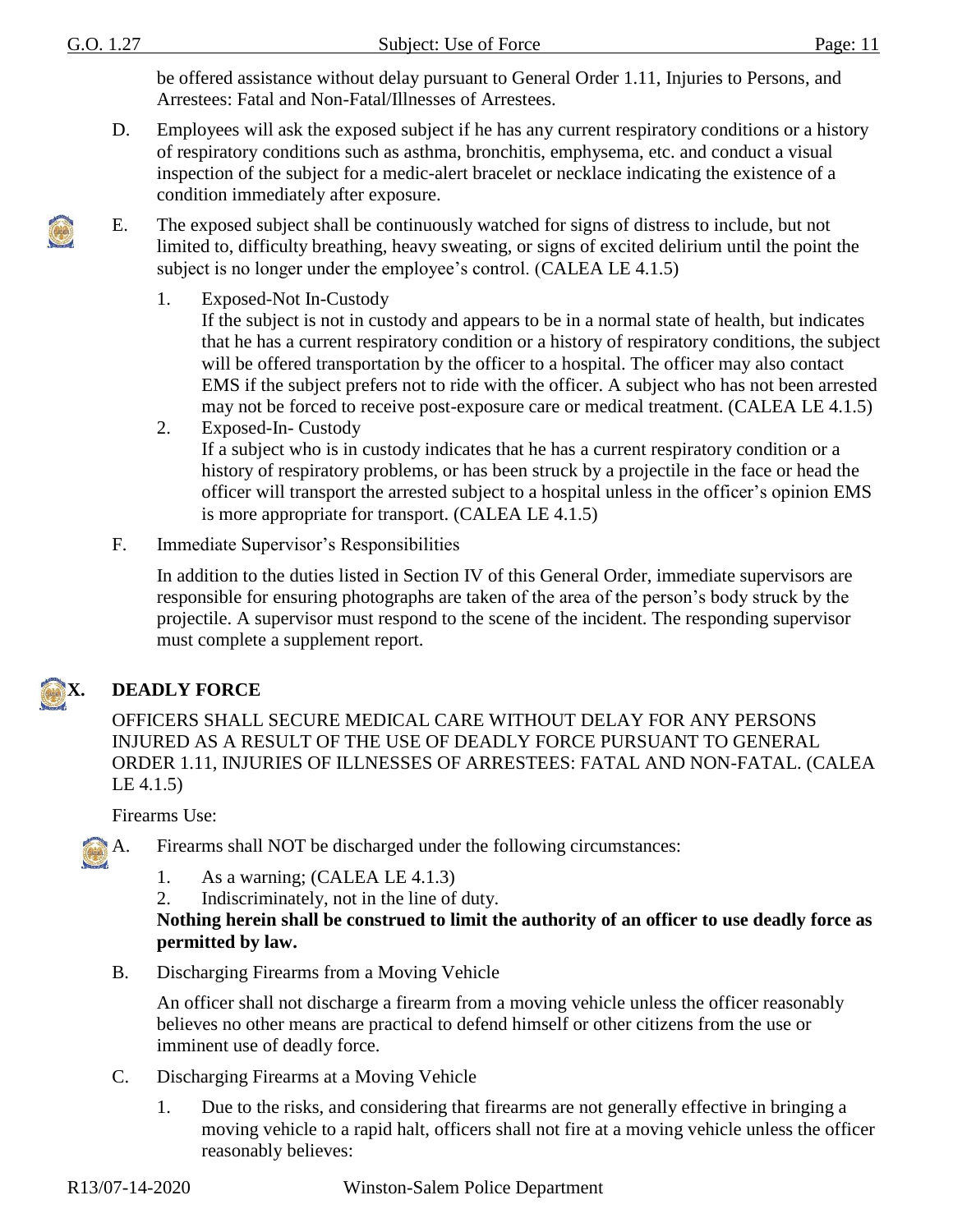- a. The use or imminent use of deadly force other than the vehicle is being used against the officer or another person; or,
- b. There exists an imminent risk of death or serious bodily injury to the officer or another person by an on-coming vehicle and no other means are available at that time to avoid or eliminate the danger because the vehicle is driving directly toward the officer or third person and there is no avenue of escape.
- 2. An officer should not intentionally position himself or herself in the path of an oncoming vehicle. Whenever possible, officers should take reasonable steps to get out of harm's way if a vehicle is moving towards them.
- D. An Officer may discharge firearms in the following circumstances:
	- 1. When the use of deadly force is lawful;
	- 2. To dispatch a dangerous animal or to alleviate further suffering of an injured animal when other disposition is impractical; and/or
	- 3. For target practice/qualification at an approved range.
- E. When practical, officers should issue a verbal warning prior to the use of deadly force.

OFFICERS SHALL SECURE MEDICAL CARE **WITHOUT DELAY** FOR ANY PERSONS INJURED AS A RESULT OF THE USE OF DEADLY FORCE PURSUANT TO GENERAL ORDER 1.11, INJURIES OF ILLNESSES OF ARRESTEES: FATAL AND NON-FATAL. (CALEA LE 4.1.5 , 4.2.1 b, c)

- F. Documentation of Drawing or Discharging of a Firearm (CALEA LE 4.2.1 a)
	- 1. Anytime a firearm of any type is drawn while engaged in any type of confrontation with a person, the officer shall complete an Incident or Supplement Report. For example, if an officer draws his firearm while approaching a vehicle on a traffic stop, an Incident or Supplement Report will be required.
	- 2. A copy of all Incident or Supplement Reports involving the drawing or discharge of any city-issued firearm will be forwarded to the Training Division. Events sanctioned by the department, such as firearms training, will be exempt from this procedure.
	- 3. The supervisor notified of an officer discharging a city-issued firearm, except in the case of an animal shooting, shall immediately notify the on-duty Field Commander, who shall in turn, notify the appropriate Bureau Commander, Division or District Commander, and PSD Commander.
	- 4. The PSD Commander will be responsible for the following:
		- a. Notifying the Police Chief of such incidents.
		- b. Internal investigation of all discharging of firearms incidents by department personnel.
- G. Unintentional or Intentional Discharge of a Firearm
	- 1. Unintentional Duty Firearm Discharge with No Injuries (CALEA LE 11.3.4 b)
		- a. Immediate responsibilities of the officer:
			- 1) If the duty Firearm discharge was unintentional and no one was struck and/or injured, the officer will immediately notify his/her supervisor. The officer will then document actions leading to the discharge in a general memorandum to their immediate supervisor.
			- 2) If the incident occurs outside of WSPD's jurisdiction, the officer will immediately contact local authorities with jurisdiction.
		- b. Immediate responsibilities of the supervisor:
			- 1) The officer's supervisor shall immediately notify the on-duty Field Commander, who shall, in turn, notify the appropriate Bureau Commander, Division or District Commander, and PSD Commander.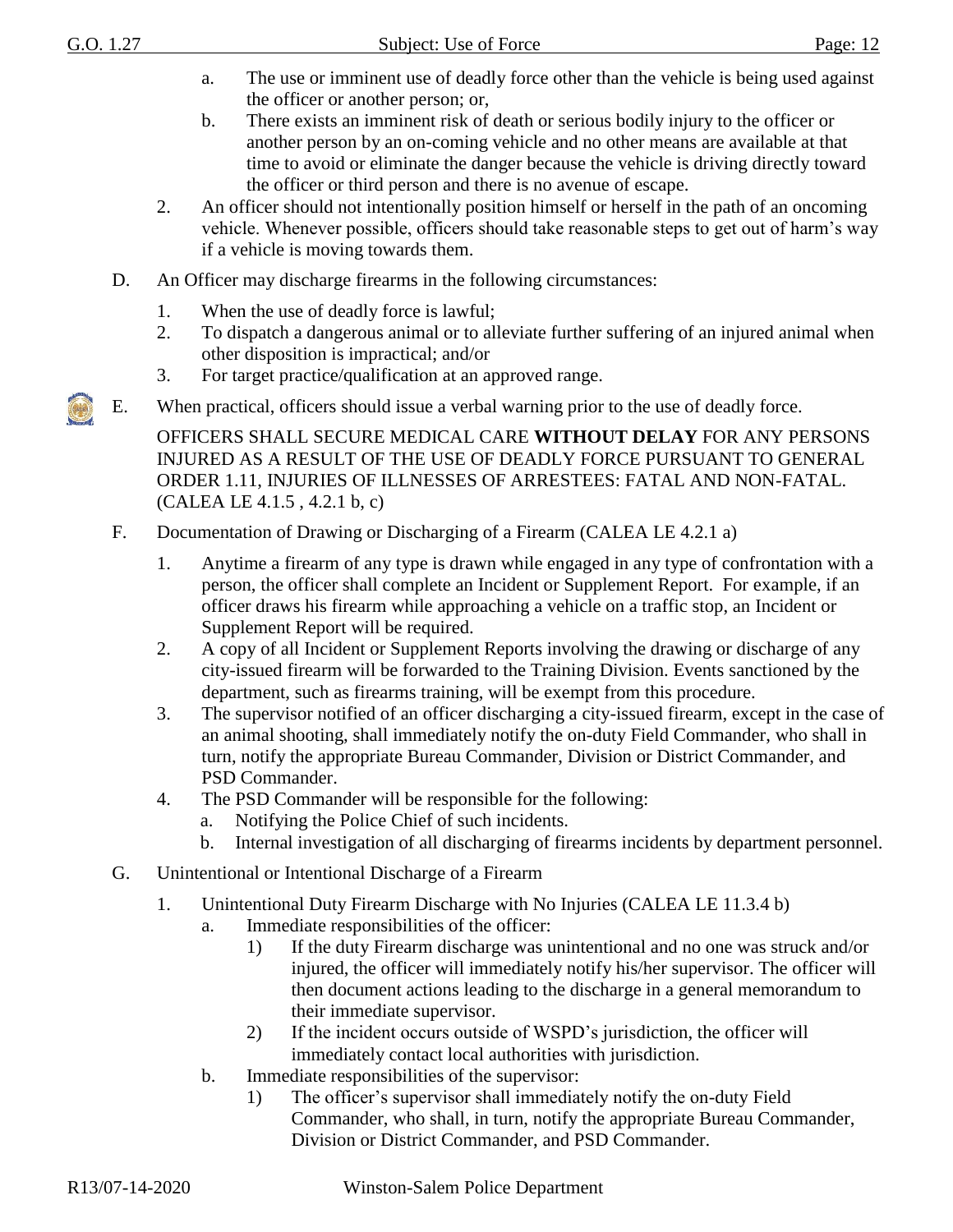- 2) The officer's supervisor (or on-duty field commander if the supervisor is off) will immediately respond to the scene.
	- a) The supervisor will ensure photographs of the area or item(s) the projectile struck are taken. These photographs should include an overall of the room/area and also up-close photographs of the item struck.
	- b) The supervisor will replenish the officer's round of ammunition, if the officer will remain immediately eligible to continue to carry the weapon.
- c. Professional Standards Division will be responsible for the following:
	- 1) The PSD Commander will notify the Police Chief.
	- 2) The PSD Commander shall ensure an Administrative Inquiry is conducted in all discharging firearms incidents by departmental personnel.
- 2. Unintentional Duty Firearm Discharge Resulting in Injury (CALEA LE 11.3.4 a)
	- a. Immediate responsibilities of the officer:
		- 1) If the duty firearm discharge was unintentional and results in an injury, OFFICERS SHALL SECURE MEDICAL CARE **WITHOUT DELAY** FOR ANY PERSONS INJURED AS A RESULT. The officer will immediately notify his/her supervisor.
		- 2) If the accidental discharge occurs in the jurisdiction of the WSPD, an incident number will be generated and the officer will complete an Incident Report.
		- 3) If the incident occurs outside of WSPD's jurisdiction, the officer will immediately contact local authorities with jurisdiction.
	- b. Immediate responsibilities of supervisor:
		- 1) The supervisor shall immediately notify the on-duty Field Commander, who shall, in turn, notify the appropriate Bureau Commander, Division/District Commander, and PSD Commander. If the incident occurred in the WSPD's jurisdiction, the CID Commander will be notified as well.
		- 2) The supervisor shall immediately respond to the scene (or on-duty field commander if the supervisor is off). If the incident occurred outside the jurisdiction of the WSPD, the supervisor shall make contact with the investigating agency.
		- 3) If the incident occurred in the WSPD's jurisdiction, the supervisor shall ensure that the scene is secured as a crime scene. Unless extenuating circumstances exist, the duty weapon will be secured at the scene as evidence and NOT unloaded or inventoried.
		- 4) If the incident occurred in the WSPD's jurisdiction, CID shall respond to the scene and conduct an on-scene criminal investigation of the incident. See WSPD G.O. 4.01 for further details.
	- c. Professional Standards Division Responsibilities:
		- 1) The PSD Commander will notify the Police Chief.
		- 2) The PSD Commander shall ensure an Administrative Inquiry is conducted in all discharging firearms incidents by departmental personnel.
- 3. Intentional Line of Duty Discharge of Duty Firearm At a Person (CALEA LE 11.3.4 a)
	- a. Immediate responsibilities of the officer:
		- 1) If an officer intentionally discharges a firearm in the line of duty, at a person, the officer will immediately notify his/her supervisor (or on duty field commander). OFFICERS SHALL SECURE MEDICAL CARE **WITHOUT DELAY** FOR ANY PERSONS INJURED AS A RESULT THE WEAPON DISCHARGE. The officer shall initiate an incident number and the officer will complete an Incident Report.
	- b. Immediate responsibilities of supervisor:
		- 1) The supervisor shall immediately notify the on-duty Field Commander, who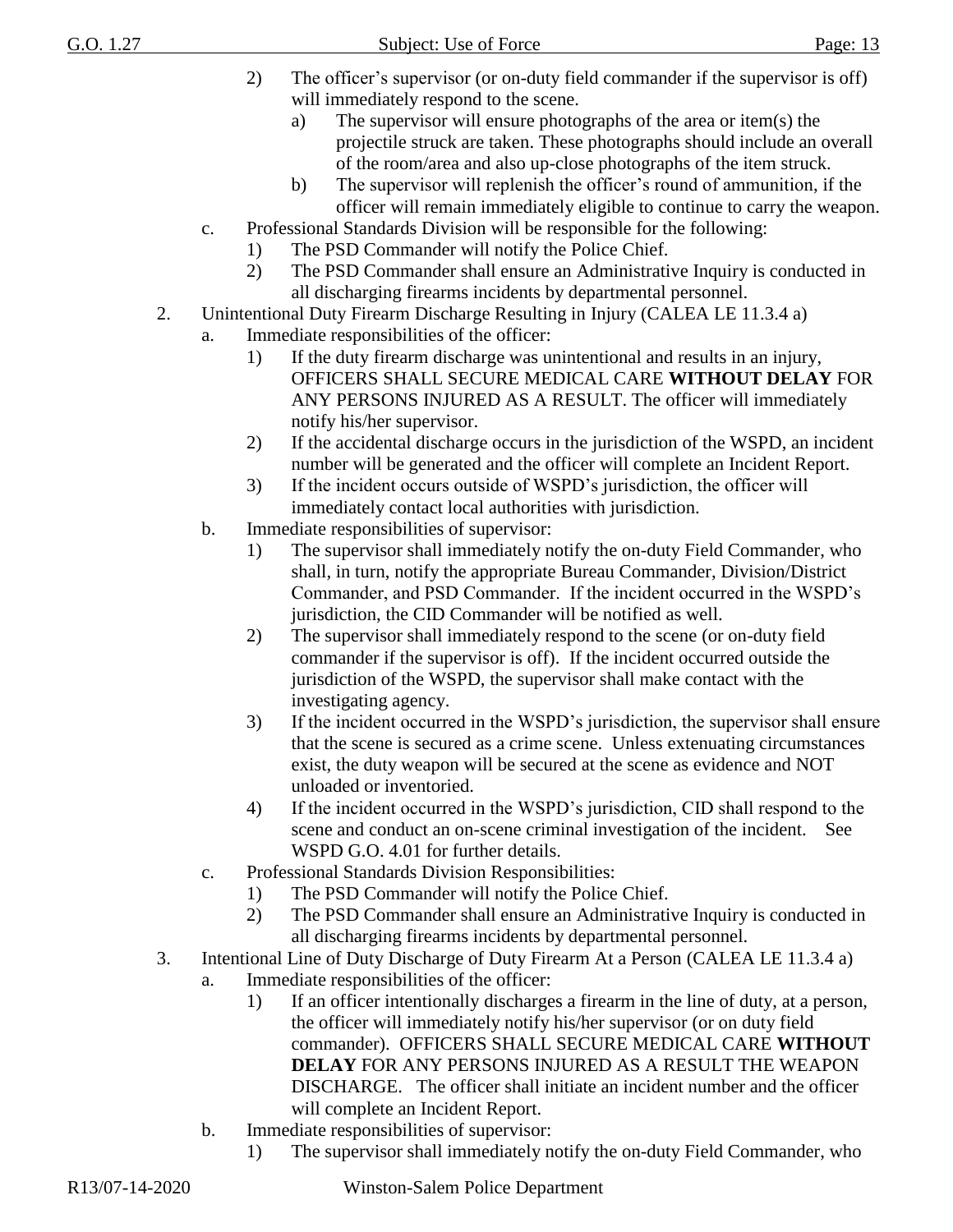shall, in turn, notify the appropriate Bureau Commander, Division/District Commander, the PSD Commander and the CID Commander.

- 2) The supervisor (or on duty field commander) shall immediately respond to the scene. The supervisor shall ensure that the scene is secured as a crime scene. All witnesses shall be identified.
- 3) Unless extenuating circumstances exist, the involved duty weapon will remain in the involved officer's holster. The supervisor shall *not* conduct a round count. Unless extenuating circumstances exist, the supervisor shall assign an officer to remain with the officer who discharged the weapon, until CID personnel arrive on scene.
- 4) CID shall respond to the scene and conduct an on-scene criminal investigation of the incident, (who will then contact the State Bureau of Investigations (SBI) on call agent if applicable). See General Order 4.01, Preliminary and Follow Up Investigation, and CID SOP 1.32, Investigations Involving Departmental Employees.
- c. Professional Standards Division Responsibilities:
	- 1) The PSD Commander will notify the Police Chief
	- 2) The PSD Commander shall ensure an Administrative Inquiry is conducted in all discharging firearms incidents by departmental personnel.

# **XI. HAND DEPLOYED AND PRIMER FIRED CHEMICAL MUNITIONS**

- A. Only a supervisor at the rank of Sergeant or above may authorize the use of hand deployed and primer fired chemical munitions. Medical and Fire Department personnel and equipment should stage near the scene when using hand deployed and primer fired chemical munitions in confined areas or buildings, as deemed appropriate by the authorizing supervisor. A supervisor must respond to the scene. The responding supervisor must complete a supplement report.
- B. Any person known by the employee to be affected by hand deployed, and primer fired chemical munitions shall be offered assistance without delay pursuant to General Order 1.11, Injuries to Persons, and Arrestees: Fatal and Non-Fatal/Illnesses of Arrestees.
	- 1. Employees will ask the exposed subject if he has any current respiratory conditions or a history of respiratory conditions such as asthma, bronchitis, emphysema, etc. **and** conduct a visual inspection of the subject for a medic-alert bracelet or necklace indicating the existence of a condition immediately after exposure.
	- 2. The exposed subject shall be **continuously watched** for signs of distress to include, but not limited to, difficulty breathing, heavy sweating, or signs of excited delirium until the point the subject is no longer under the employee's control.
		- a. Exposed Not In-Custody If the subject is not in custody and appears to be in a normal state of health, but indicates that he has a current respiratory condition or a history of respiratory conditions, the subject will be offered transportation by the officer to a hospital. The officer may also contact EMS if the subject prefers not to ride with the officer. A subject who has not been arrested may not be forced to receive post-exposure care or medical treatment.
		- b. Exposed In-Custody If a subject who is in custody indicates that he has a current respiratory condition or a history of respiratory problems, the officer will transport the arrested subject to a hospital unless, in the officer's opinion, EMS is more appropriate for transport.

# **XII. CANINE BITE INCIDENTS**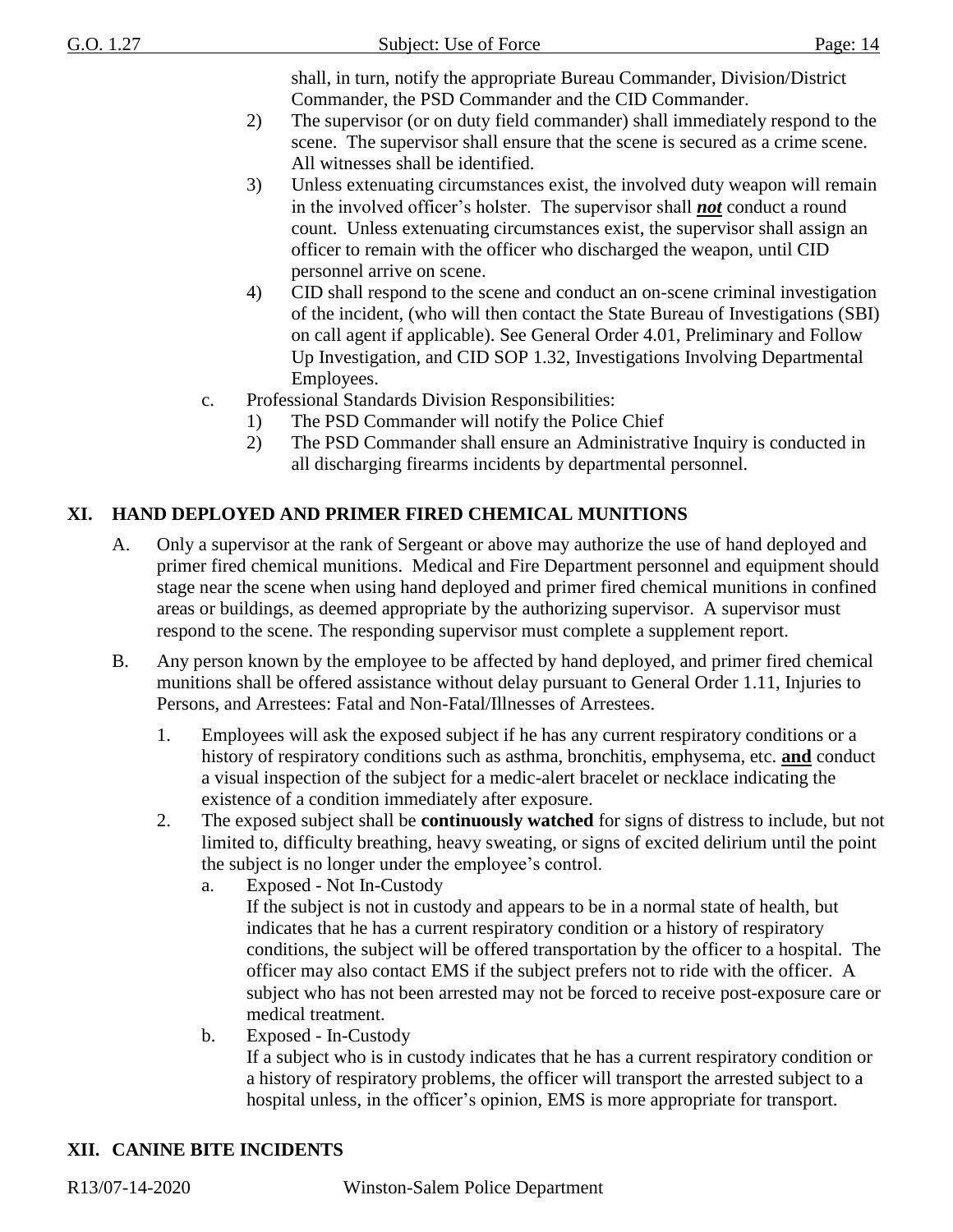Any incident involving a citizen being bitten by a police canine will be considered a use of force incident and reviewed accordingly. For specific procedures, refer to General Order 2.18, K-9 Units.

### **XIII. USE OF FORCE AGAINST ANIMALS**

- A. Vicious or Attacking Animal
	- 1. Officers may use appropriate force to defend themselves or others from a vicious or attacking animal.
	- 2. When a vicious or attacking animal is injured or killed by police personnel, the officer will make reasonable attempts to notify the owner of the animal.
	- 3. The officer will thoroughly document the incident in an Incident Report. (A Use of Force Supplement Report is not required for exposures to animals.)
	- 4. Immediate supervisors will refer to Section XIII.C. of this general order for supervisory responsibilities.
- B. Disposing of Injured Animals
	- 1. In accordance with G.O. 2.08, Section VII., officers may dispose of an injured animal to end its suffering when:
		- a. there is no evidence that the injured animal caused an injury to a person, or
		- b. as soon as possible after an incident of property damage has been reported, or
		- c. there is not any criminal misconduct involving the animal.
	- 2. The officer will thoroughly document the incident in an Incident Report.
	- 3. Immediate supervisors will refer to Section XII.C. of this general order for supervisory responsibilities.
- C. Supervisory Responsibilities and Review Process
	- 1. Immediate Supervisor's Responsibilities
		- a. The appropriate personnel, at the rank of Sergeant or above, will conduct a complete and thorough investigation. A supervisor at the rank of Sergeant or higher must respond to the incident scene. The supervisor responding to the incident scene must complete a supplement report.
		- b. The Sergeant or his designee **will** photograph the scene.
		- c. All observations and investigative information will be noted in the appropriate Incident Report and Supplemental Reports.
		- d. All reports, photographs, and any available audio and video recordings will be collected, and an Administrative Review Form, with the words **"Animal Shooting"** written at the top, will be attached and the completed information will be forwarded for review through the chain of command to the PSD Commander.
	- 2. PSD Responsibilities Upon receipt of an Animal Shooting package, PSD will conduct an Administrative Inquiry into the incident and report the findings to the Chief of Police.

# **XIV. SPIT SOCK**

- A. Application of the Spit Sock will be in accordance with WSPD training guidelines.
- B. The Spit Sock will not be altered, tightened, or secured to the arrestee in any way.
- C. The Spit Sock should remain in its original unopened packaging until ready for use and only used once.

### **XV. RESTRAINT DEVICES**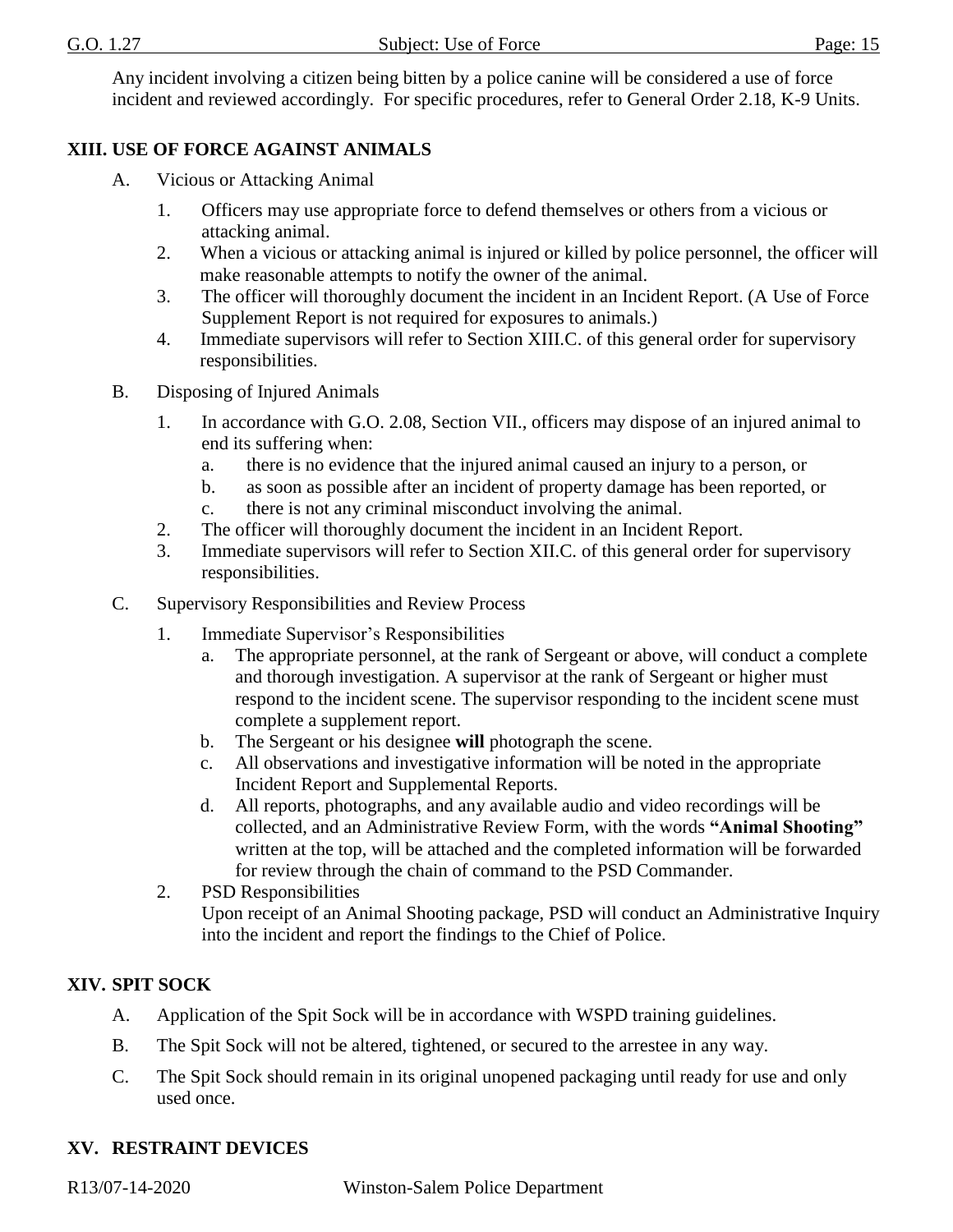- A. All Restraint Devices must be approved by the Use of Force Coordinator prior to use. This shall include any personal handcuffs, handcuff keys, etc. purchased by an individual officer. Restraint Devices will only be used to enhance officer safety and prisoner security. All such devices will be used in accordance with state laws, training guidelines, and at appropriate force levels. **Officers will not utilize the MAXIMUM RESTRAINT position.**
- B. Approved Restraint Devices
	- 1. Handcuffs, Leg Cuffs (Shackles)
	- 2. Toka, Leg Restraint Belt
	- 3. Flex Cuffs
	- 4. Handcuff Restraint Belt

### **XVI. INCIDENTS RESULTING IN DEATH OR SERIOUS PHYSICAL INJURY**

- A. Fitness for Duty Assessments
	- 1. Any employee who uses force on a person who dies or suffers a serious physical injury will be temporarily reassigned and required to submit to a fitness for duty assessment as provided in General Order 7.03, Employee Assistance Program/Fitness for Duty. A doctor's fitness for duty assessment will be furnished to the Police Chief. The doctor's recommendation on the employee's fitness for duty will provide a basis for the Police Chief's decision on the employee's return to duty pending administrative review.
	- 2. The Police Chief will determine whether employees involved in incidents resulting in death or serious injury to a citizen or officer will be required to submit to a fitness for duty assessment in accordance with the standards established in General Order 7.03, Employee Assistance Program/Fitness for Duty. The results of any such assessment will be provided to the Chief of Police.
	- 3. Counseling will be made available to any employee in accordance with General Order 7.03, Employee Assistance Program/Fitness for Duty.
- B. Assignment/Equipment
	- 1. The Police Chief may, at his discretion, place an employee on administrative duty or administrative leave with pay for all or a part of the investigation. The Police Chief will determine the assignment of an employee who is subject to an administrative or criminal investigation or both during a use of force investigation(s).
	- 2. Any police employee whose issued weapon is seized because of a use of force incident will be required, upon the Police Chief's approval, to qualify with a newly issued weapon(s) prior to issuance.
	- 3. Any employee who has been placed on administrative leave because of a use of force situation will not operate any city-owned vehicle while on leave. The employee's immediate supervisor will determine where the officer's assigned vehicle is to be parked and notify the fleet manager of that location. In the likelihood of extended leave, the vehicle may be reassigned after a discussion with the fleet manager. Other restrictions on issued equipment may be made by the Police Chief.
	- 4. Any employee who has been placed on Administrative Duty because of a use of force situation may be subject to equipment restrictions as directed by the Police Chief.
- C. Any restrictions placed upon an employee's scope of authority pursuant to this General Order shall be at the discretion of the Police Chief.
- D. At the discretion of the Police Chief, the State Bureau of Investigation (SBI) may be requested to investigate use of force incidents involving Departmental personnel that result in serious injury or the death of an arrestee or citizen. Upon such request, it will be the responsibility of the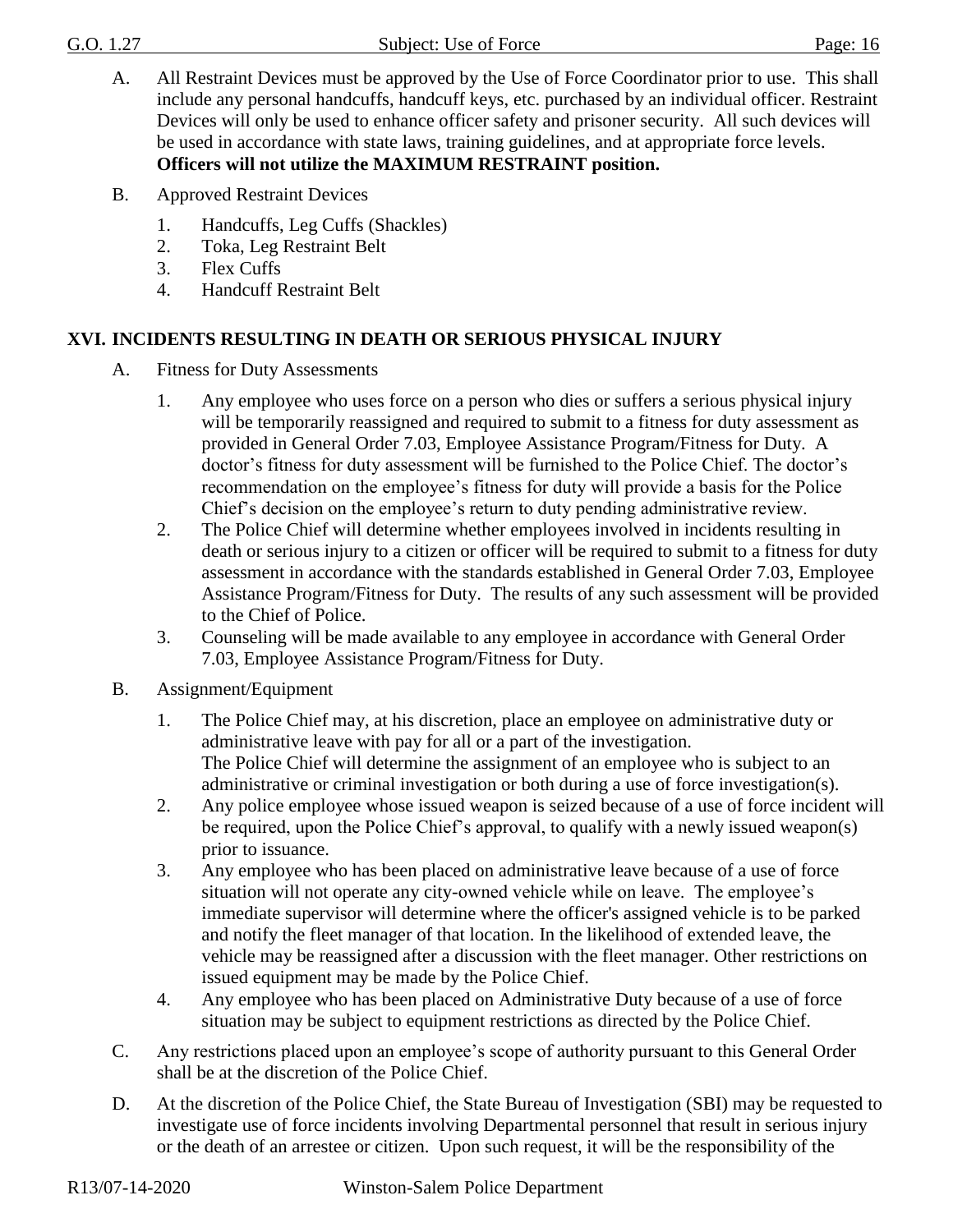Criminal Investigations Division (CID) Commander to notify the SBI The CID Commander shall promptly advise the PSD Commander of the SBI notification.

### **USE OF FORCE REVIEW COMMITTEE AND INCIDENT ANALYSIS**

- A. Committee Members and Guidelines
	- 1. Members of the Use of Force Review Committee shall be appointed by the Operations Support Division Commander annually. The Chief of Police will have the final approval of the committee members. The Committee will be made up of senior Subject Control/Arrest Technique Instructors at the rank of Sergeant or above. The lead Use of Force Instructor will also serve as a member.
	- 2. Annually, the Use of Force Review Committee will appoint a member to serve as chairman. The chairman must be the rank of Lieutenant or above.
	- 3. The Use of Force Review Committee will report directly to the PSD Commander.
	- 4. With the approval of the PSD Commander, a subject matter expert (i.e., Specialized Firearms Instructor) may be asked to attend a use of force incident review meeting if the incident under review requires an expert opinion.
- B. Use of Force Incident Review
	- 1. At the request of the PSD Commander or other Command Staff member, the Use of Force Review Committee will review and assess use of force incidents as part of internal investigations.
	- 2. If the incident being reviewed involves personnel supervised by, or in the chain of command of, a member of the Use of Force Review Committee, that member will not participate in the incident review.
	- 3. The Use of Force Review Committee Chairman will prepare a general memorandum of findings to the requesting party. A distribution copy will be sent to the PSD Commander. If a training issue is identified, a copy will also be distributed to the O.S.D. Commander.
	- 4. The Use of Force Review Committee findings memorandum will be included in any internal investigation package being completed.
	- 5. If the Use of Force Review Committee identifies a training issue and requires remedial training, the training must be completed as specified in the findings memorandum and documented in the internal investigation package prior to submission.
- C. The PSD Commander shall compile an **annual analysi**s of the agency's use of force activities (lethal and non-lethal), policies, and practices by police department personnel to be forwarded to the Chief of Police. The report shall be completed by January 31 of each year for all use of force incidents that occurred in the preceding year. Copies of completed reports will be forwarded to the Planning and Accreditation manager for accreditation purposes. The analysis should identify (CALEA LE 4.2.4)
	- 1. Date and time of incidents;
	- 2. Types of encounters resulting in use of force;
	- 3. Trends or patterns related to race, age, and gender of subjects involved;
	- 4. Trends or patterns resulting in injury to any person including employees, and
	- 5. Impact of finding on policies, practices, equipment, and training.
- D. **Annually**, the agency conducts a **[review](javascript:standardsMaster.SelectTreeNode(11251200);)** of all assaults on law enforcement officers to determine trends or patterns, with recommendations to enhance officer safety, revise [policy,](javascript:standardsMaster.SelectTreeNode(11251172);) or address training issues. These events can include felony or misdemeanor charges or related charges, and the [review](javascript:standardsMaster.SelectTreeNode(11251200);) should evaluate the implications of each type of event based on these and other criteria. Other criteria might include the time of day, type of initial call, presence of multiple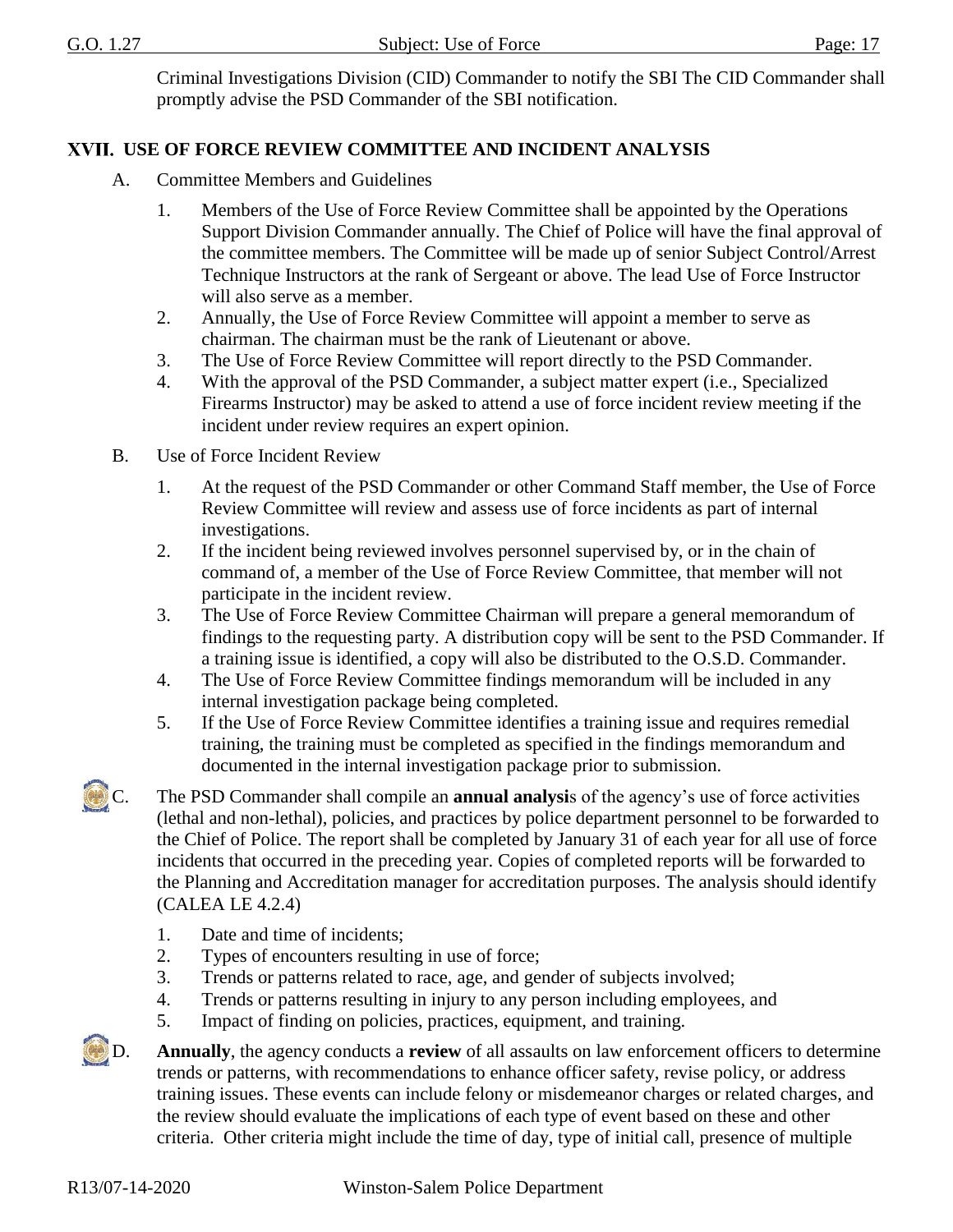officers, or prior history of the arrestee(s) (CALEA LE 4.2.5).

# **XVIII. ATTACHMENTS**

- A. WSPD Use of Force Continuum (CALEA LE 4.1.1, 4.1.2, 4.1.4)
	- B. Use of Force Supplement (Note: an electronically fillable version of this form is located in Shareall/Forms and PowerDMS)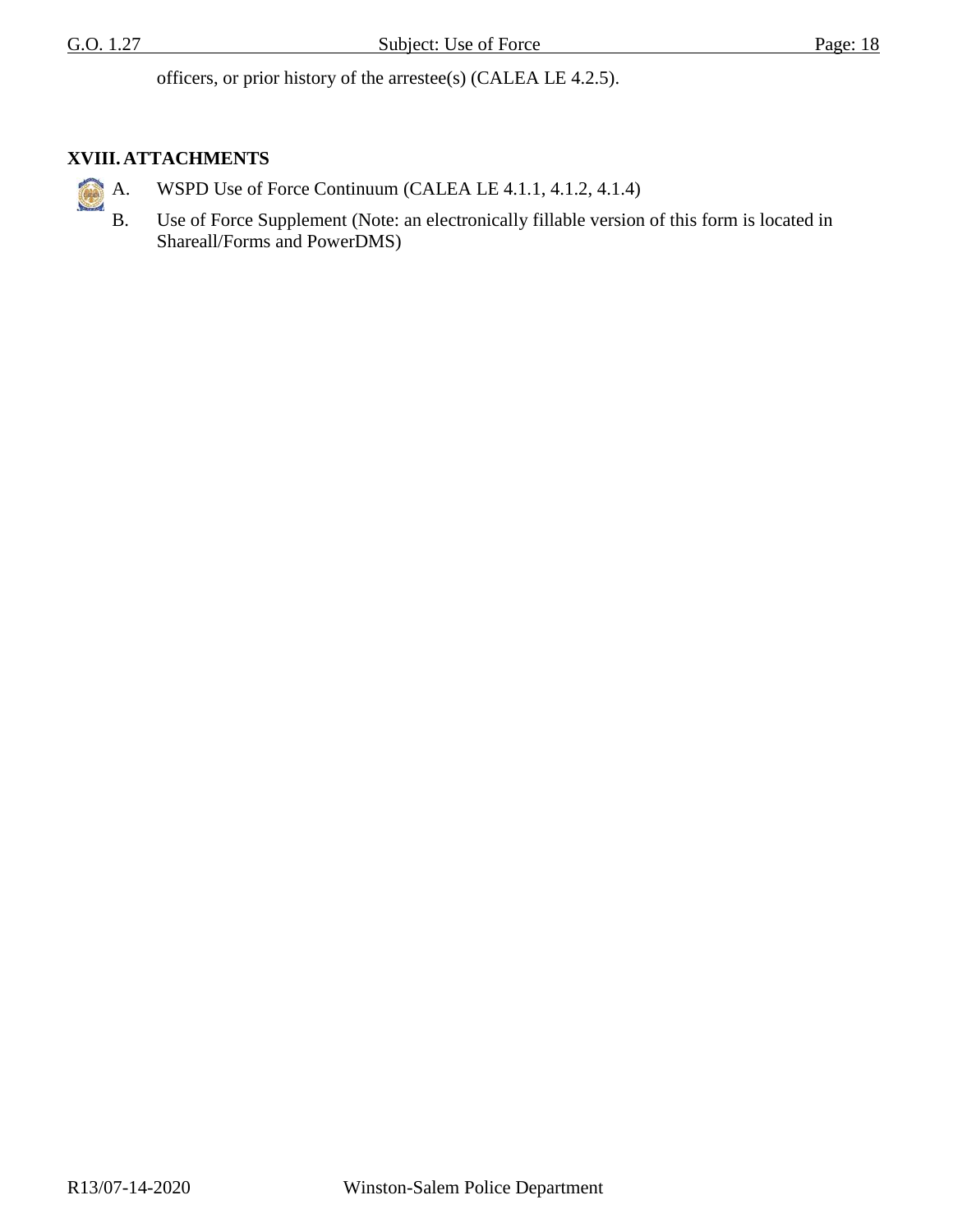# **WSPD Use of Force Continuum** Attachment A



#### USE OF FORCE APPLICATIONS - WINSTON-SALEM POLICE DEPARTMENT (REVISED 2020)

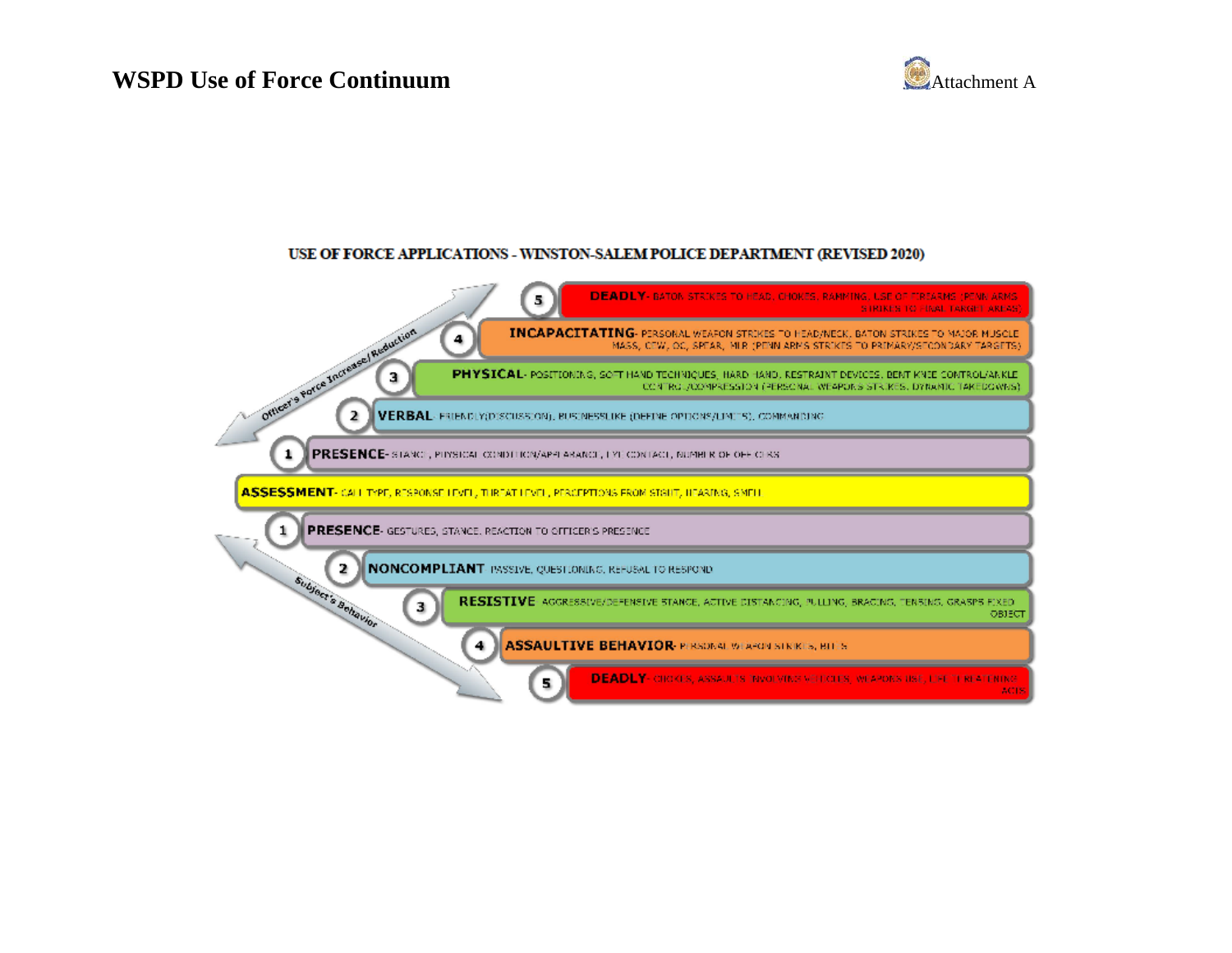| <b>Attachment B</b> |
|---------------------|
|---------------------|

| <b>WINSTON-SALEM POLICE DEPARTMENT</b>                                                                                                                                                                                                                            |                                                                                                  |                                               |                                                                                                               |                                                             |                                                                                                                         |
|-------------------------------------------------------------------------------------------------------------------------------------------------------------------------------------------------------------------------------------------------------------------|--------------------------------------------------------------------------------------------------|-----------------------------------------------|---------------------------------------------------------------------------------------------------------------|-------------------------------------------------------------|-------------------------------------------------------------------------------------------------------------------------|
| 1. INCIDENT NUMBER                                                                                                                                                                                                                                                | 2. REPORT DATE/TIME                                                                              |                                               | <b>USE OF FORCE</b><br><b>SUPPLEMENT</b>                                                                      | 3. INCIDENT                                                 |                                                                                                                         |
| 4. Subject Behavior:                                                                                                                                                                                                                                              |                                                                                                  |                                               | □ ASSAULTING 3 <sup>RD</sup> PARTY □ INVOLVED IN FIGHT WITH 3 <sup>RD</sup> PARTY □ ATTEMPTING TO INJURE SELF |                                                             |                                                                                                                         |
| <b>Description Of Action:</b>                                                                                                                                                                                                                                     | $\Box$ ARMED WITH WEAPON                                                                         |                                               | $\Box$ ASSAULTING OFFICER $\Box$ RESISTING OFFICER(S)                                                         |                                                             |                                                                                                                         |
| 5. Force Used Prior to Weapons Use: $\Box$ NO PHYSICAL FORCE $\Box$ SOFT HAND TECHNIQUES $\Box$ HARD HAND TECHNIQUES                                                                                                                                              |                                                                                                  |                                               |                                                                                                               |                                                             |                                                                                                                         |
| (Check All That Apply)                                                                                                                                                                                                                                            |                                                                                                  | $\Box$ HARD HAND STRIKES $\Box$ FIREARM DRAWN |                                                                                                               |                                                             |                                                                                                                         |
| 6. Less Lethal Weapons Utilized: $\Box$ OC $\Box$ BATON $\Box$ CEW Launched Ordinance: $\Box$ IMPACT MUNITION (SL-6/MLR) $\Box$ TEAR GAS GRENADE<br>(Check All That Apply)                                                                                        |                                                                                                  | THREATENED USE ONLY                           | ---Complete Related Section(s) Below---                                                                       |                                                             |                                                                                                                         |
| 7. Force Used After Weapons Use: $\Box$ NO PHYSICAL FORCE $\Box$ SOFT HAND TECHNIQUES $\Box$ HARD HAND TECHNIQUES<br>(Check All That Apply)                                                                                                                       |                                                                                                  | $\Box$ HARD HAND STRIKES                      | $\Box$ FIREARM DRAWN $\Box$ UNRESISTED APPLICATION OF HANDCUFFS                                               |                                                             |                                                                                                                         |
| 8. Alcohol Use: $\Box$ YES $\Box$ NO $\Box$ UNKNOWN BAC IF KNOWN:                                                                                                                                                                                                 |                                                                                                  |                                               | 9. Drug Use: <a>[/&gt; YES<br/> <a>[/&gt; NO/UNKNOWN TYPE:</a></a>                                            |                                                             |                                                                                                                         |
| 10. Restraint Method: HANDCUFFS <b>FRONT REAR</b>                                                                                                                                                                                                                 |                                                                                                  | $\Box$ TOKA, LR2                              | $\Box$ LEG CUFFS                                                                                              | FLEX CUFFS $\Box$ ANKLES $\Box$ WRISTS                      |                                                                                                                         |
| 11. Total Officers Present When Deployed:                                                                                                                                                                                                                         |                                                                                                  |                                               | 12. Total Officers Utilizing Less Lethal Weapons:                                                             | Each officer to complete a separate Use of Force Supplement |                                                                                                                         |
| 13. Arrestee Injury From Use of Force: <b>BRUISE DI LACERATION/ABRASION DI BROKEN BONE DI SPRAIN/STRAIN DI PROBE MARK</b><br>$\Box$ UNKNOWN / REFUSED TREATMENT $\Box$ OTHER:<br>$\Box$ None                                                                      |                                                                                                  |                                               |                                                                                                               |                                                             |                                                                                                                         |
| 14 Medical Resource: $\Box$ FMC $\Box$ NCBMC $\Box$ EMS OTHER:                                                                                                                                                                                                    |                                                                                                  |                                               |                                                                                                               |                                                             | 15. L.E.D.C. Confinement: □ YES □ NO                                                                                    |
| "OC" AEROSOL USE                                                                                                                                                                                                                                                  | LOT#                                                                                             | <b>MANUFACTURE DATE:</b>                      |                                                                                                               |                                                             |                                                                                                                         |
|                                                                                                                                                                                                                                                                   |                                                                                                  |                                               |                                                                                                               |                                                             | 16. DISCHARGE DISTANCE: □ LESS THAN 3' □ 3'-6' □ 6'-8' □ 8'-12' □ MORE THAN 12' □ NOT APPLICABLE - CANISTER MALFUNCTION |
| 17. DISCHARGE AMOUNT: INITIALLY:<br><b>SECOND BURSTS</b><br>$\square$ SECONDARY:<br><b>SECOND BURSTS</b><br>ADDITIONALLY:<br><b>SECOND BURSTS</b>                                                                                                                 |                                                                                                  |                                               |                                                                                                               |                                                             |                                                                                                                         |
|                                                                                                                                                                                                                                                                   | 18. TARGET AREA: (SEE GUIDE B) □ AREA 1 □ AREA 2 □ AREA 3 □ AREA 4 □ AREA 5 □ AREA 5 (DESCRIBE): |                                               |                                                                                                               |                                                             |                                                                                                                         |
| 19. EXPOSURE REACTION TIME: □ 0-5 SECONDS □ 5-10 SECONDS □ 10-15 SECONDS □ MORE THAN 15 SECONDS □ NO REACTION                                                                                                                                                     |                                                                                                  |                                               |                                                                                                               |                                                             |                                                                                                                         |
| 20. SUBJECT'S INITIAL REACTION: (CHECK ALL THAT APPLY) □ EYE CLOSURE □ HANDS TO FACE □ FLEES/ATTEMPTS TO FLEE                                                                                                                                                     |                                                                                                  |                                               | $\Box$ CEASES PREVIOUS ACTION $\Box$ CONTINUES AGGRESSIVE BEHAVIOR $\Box$ NO REACTION $\Box$ OTHER:           |                                                             |                                                                                                                         |
| 21. POST EXPOSURE CARE: $\Box$ REFUSED $\Box$ SALINE RINSE (PERFORMING OFFICER<br>$L.O.$ T#                                                                                                                                                                       |                                                                                                  |                                               |                                                                                                               |                                                             |                                                                                                                         |
| 22. VISION RECOVERY: □ 5 MINUTES OR LESS<br>$\Box$ 5-10 MINUTES<br>$\Box$ 10-15 MINUTES<br>$\Box$ OTHER:<br><b>MINUTES</b>                                                                                                                                        |                                                                                                  |                                               |                                                                                                               |                                                             |                                                                                                                         |
| 23. EYE GLASSES/SUN GLASSES: □ YES □ NO<br>24. CONTACT LENSES: □ YES □ NO                                                                                                                                                                                         |                                                                                                  |                                               |                                                                                                               |                                                             |                                                                                                                         |
| 25. GENERAL RECOVERY: □ 15 MINUTES OR LESS<br>$\Box$ 15-30 MINUTES $\Box$ 30-45 MINUTES<br>$\Box$ 45-60 MINUTES                                                                                                                                                   |                                                                                                  |                                               |                                                                                                               |                                                             |                                                                                                                         |
| 26. RESPIRATORY CONDITION: □ NONE IDENTIFIED<br>□SUSPECT IDENTIFIED<br>27. CONFIRMED RESPIRATORY CONDITION:<br>$\Box$ 3 <sup>RD</sup> PARTY INDICATED<br>OFFICER DETERMINED<br>$\Box$ MEDIC-ALERT<br>$\Box$ NONE $\Box$ ASTHMA $\Box$ EMPHYSEMA $\Box$ BRONCHITIS |                                                                                                  |                                               |                                                                                                               |                                                             |                                                                                                                         |
| <b>BATON USE</b>                                                                                                                                                                                                                                                  |                                                                                                  |                                               |                                                                                                               |                                                             |                                                                                                                         |
| 28. NUMBER STRIKES DELIVERED(SEE GUIDE A): □ INITIALLY:<br>TO AREA#<br>$\Box$ ADDITIONALLY TO AREA #                                                                                                                                                              |                                                                                                  |                                               |                                                                                                               |                                                             |                                                                                                                         |
| $\Box$ ADDITIONALLY TO AREA#<br>$\Box$ ADDITIONALLY TO AREA#<br>$\Box$ ADDITIONALLY TO AREA#                                                                                                                                                                      |                                                                                                  |                                               |                                                                                                               |                                                             |                                                                                                                         |
| 29. SUBJECT REACTION: □ ACTION CEASED □SUBJECT DOWN/ACTION CEASED □SUBJECT DOWN/AGGRESSION CONTINUED □ NO EFFECT                                                                                                                                                  |                                                                                                  |                                               |                                                                                                               |                                                             |                                                                                                                         |
| 30. OFFICER COMPLETING REPORT (NAME/CODE NUMBER)                                                                                                                                                                                                                  |                                                                                                  | 31. APPROVED BY (NAME/CODE NUMBER)            |                                                                                                               | 32. ROUTING                                                 |                                                                                                                         |
| 33. CASE OFFICER (NAME/CODE NUMBER) L SAME AS #30                                                                                                                                                                                                                 |                                                                                                  | 34. 2ND OFFICER (NAME/CODE NUMBER)            |                                                                                                               | 35. REFERRED TO:                                            | 36.<br>Page<br>οf                                                                                                       |